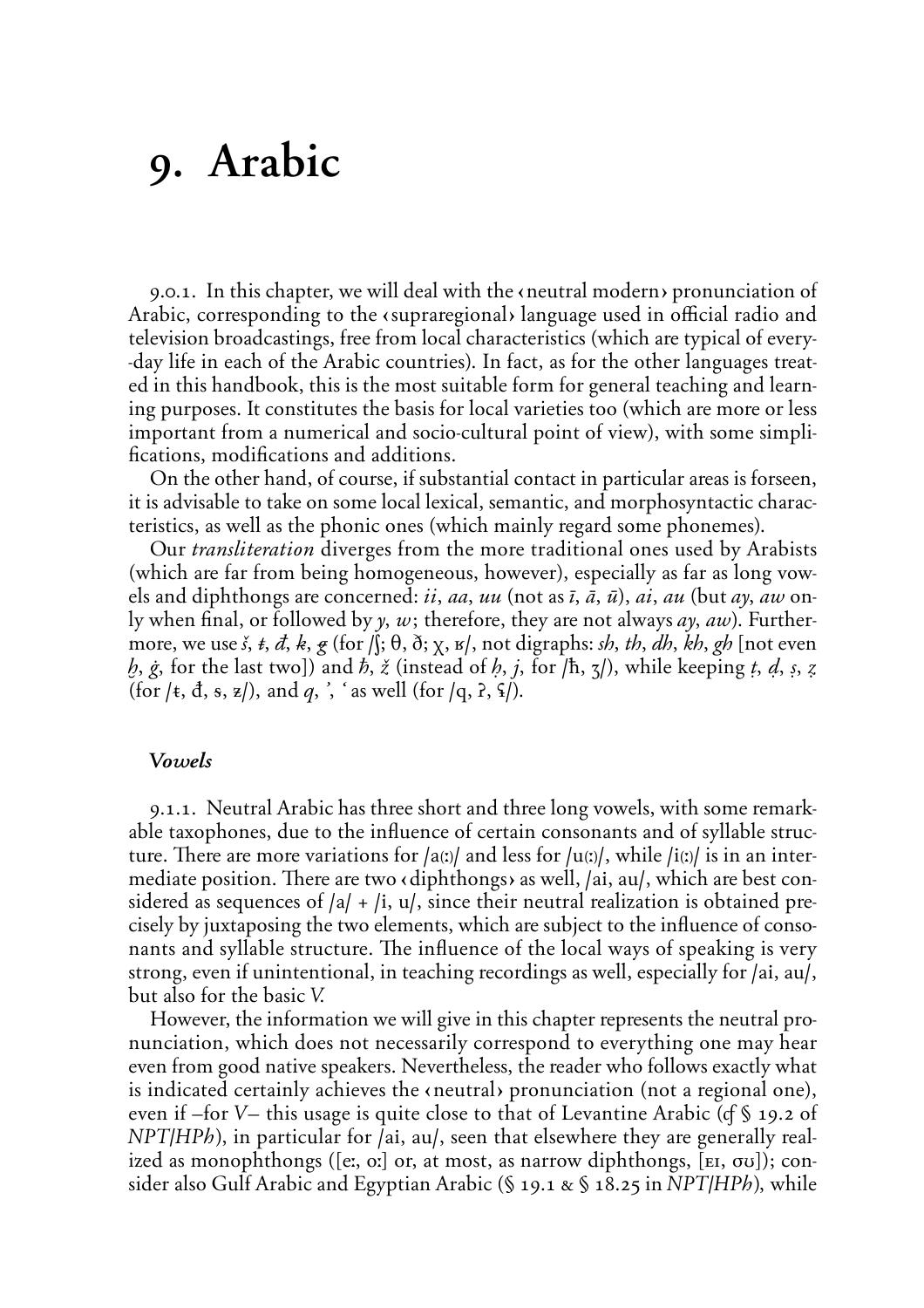Maghreb Arabic is different still (*c*f Moroccan Arabic, § 18.2 in *NPT*/*HPh*). These four different variants of Arabic are not simply  $\alpha$  accents of the same language, but four partially different (dialects), which normally affect the language itself. However, here we will consider only esupranational (or einternational) Arabic pronunciation (although a few major differences will be dealt with as well).

9.1.2. Always bearing in mind that the unmarked value of **/i{:}, a{:}, u{:}/** is **(i{:}, Ä{:}, u{:})** (shown by the black markers in the vocogram of *û* 9.1), we should note well –and constantly recognize– the list of the Arabic realizations, which have the following distributions (besides,  $/V$ :/ in unstressed syllables  $\rightarrow$  [V]):

- $\begin{bmatrix} i \\ j \end{bmatrix}$ , in contact with  $\begin{bmatrix} k \\ j \end{bmatrix}$ ,  $\ddot{a}$ ,  $\ddot{b}$ ,  $\ddot{c}$ ,  $\ddot{c}$ ,  $\ddot{d}$ ,  $\ddot{c}$ ,  $\ddot{c}$ ,  $\ddot{d}$ , 1.2  $\left[\text{I}\right]$ , in contact with  $/h$ ,  $\frac{1}{2}$ ,  $\frac{1}{2}$ ,  $\frac{1}{2}$ , 1.3  $[I]$ , in checked syllables (with different  $C$  than in 1.1), 1.4 **(i),** in unchecked syllables (except if 1.1-2); 1.5 (in **/ai/**) as **/i/,** for 1.1-4;  $\lvert \textbf{i} \rvert$  1.6 **[r**], between /**t**, **d**, **s**, **z**, **q**/ (in checked or unchecked syllables),
- 1.7 [ $\text{tr}$ ], in contact with / $\text{t}$ ,  $\text{d}$ ,  $\text{s}$ ,  $\text{z}$ ,  $\text{q}$ / (in checked or unchecked syllables), 1.8 **(i:),** in all other cases (in checked or unchecked syllables);
- $\int a(x) \, dx$ ,  $\int a(x) \, dx$ ,  $\int b(x) \, dx$ , between  $\int t$ ,  $\int d$ ,  $\int s$ ,  $\int z$ ,  $\int d$ ,
	- 2.2  $[a(1)]$ , in contact with  $/$ **t**,  $d$ ,  $s$ ,  $z$ ,  $q/$  (and  $[t]$ ),
	- 2.3  $[a(x)]$ , in contact with  $/h$ ,  $\frac{1}{2}$ ,  $\frac{1}{2}$ ,  $\frac{1}{2}$ ,  $\frac{1}{2}$ ,  $\frac{1}{2}$ ,  $\frac{1}{2}$ ,  $\frac{1}{2}$ ,  $\frac{1}{2}$ ,  $\frac{1}{2}$ ,  $\frac{1}{2}$ ,  $\frac{1}{2}$ ,  $\frac{1}{2}$ ,  $\frac{1}{2}$ ,  $\frac{1}{2}$ ,  $\frac{1}{2}$ ,  $\frac{1}{2}$ ,  $\frac{1}{2}$ ,  $\$
	- 2.4 **(a***[:]***),** utterance-final unstressed (except 2.2),
	- 2.5  $[a(2)]$ , in contact with other *C* (also  $\beta$ , h/),
	- 2.6 [a(x)], utterance-internal word-final unstressed –even in monosyllables– (except 2.1-3),
	- 2.7 [a] /a(h)/, for *-a-h* (*taa' marbuuta*) in pausal position (with no influence as in 2.2-4),
	- 2.8 (in /ai, au/) as /a/, for 2.2-3 & 2.5;
- **/u/** 3.1 **(U)**, between (or in contact with) **/***t***,** *d***,** *†***,** *Ã***,** *›***,** *h***,** *H***/**, 3.2 **(U)**, in checked syllables,
	- 3.3 **(u)**, in unchecked syllables (except 3.1),
	- 3.4 (in **/au/**) as /u/, for 3.1-3;
- **/u:/** 3.5 **(U:)**, in checked syllables with **/***t***,** *d***,** *†***,** *Ã***,** *›***,** *h***,** *H***/**, 3.6 **(u:)**, in all other cases.

*û* 9.1. Arabic vowel elements.

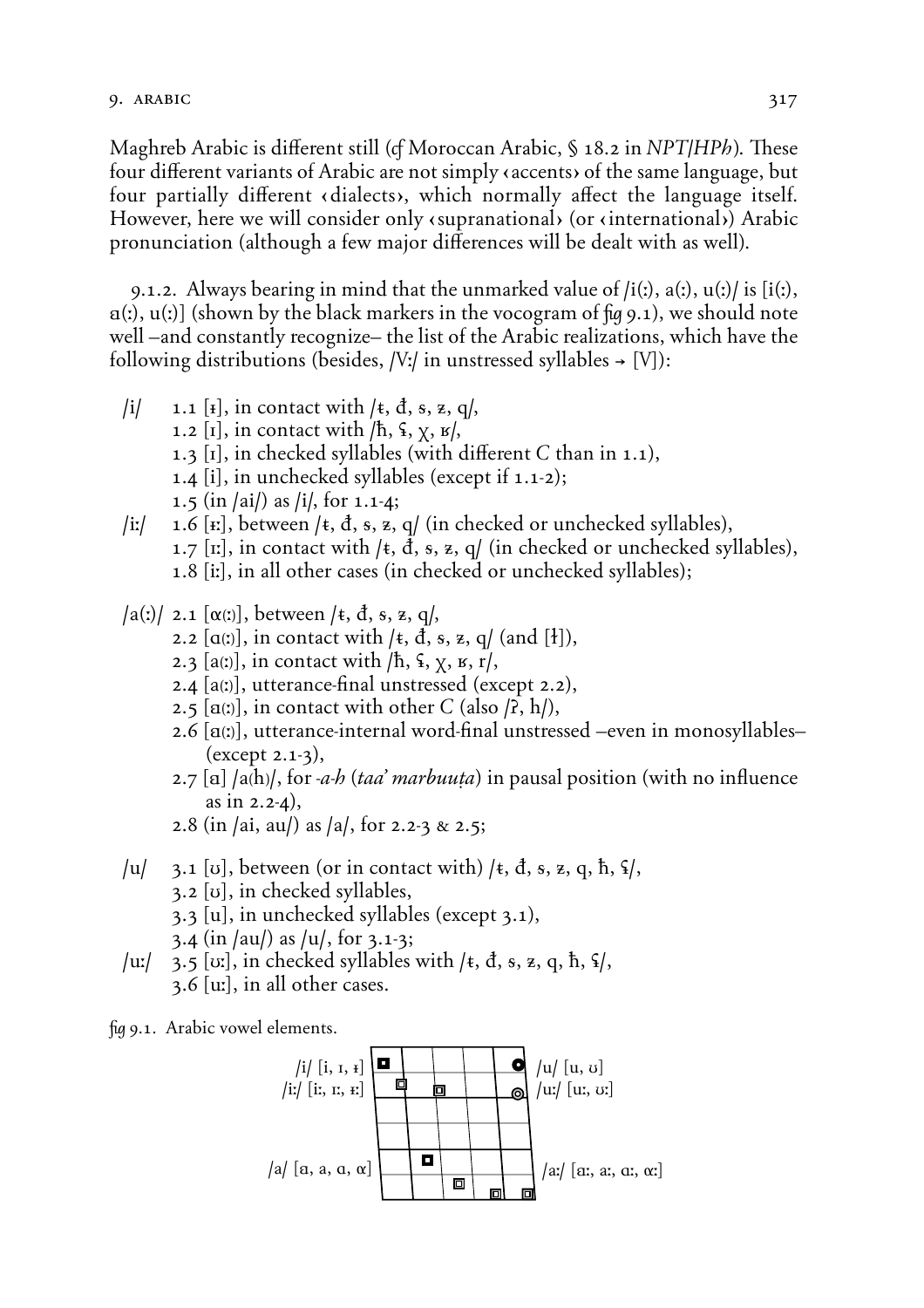9.1.3. According to the distributions just seen, fig 9.1 shows the realizations of the Arabic -short and long-vowels,  $[i(x), i(x), i(x)]/i(x)/[a(x), a(x), a(x), \alpha(x)]$  (and  $[b(x)],$  $\langle$ Koranic> variant, cf fig 9.2) /a(x), [u(x), v(x)] /u(x)/. Here are some examples: ['q+f] /'qif/ gif, [qr'qa:n] /qi:'qa:n/ giigaan, ['sɪ:ni] /'si:ni:/ siinii, [sa'dɪ:q] /sa'di:q/ sadiig, ['bɪnt] /bint/ bint, ['fiːl] /'fiːl/ fiil; [so'q1\f; sp-] /sa'qi\f/ saqi`, ['saf:] /'saff/ saff, ['ta:h] /'ta:h/ taaba, [basda] /basda] ba'da, ['raːhɪn] /raːhin] raahin, ['haːða] /haːðaː] haadaa, ['walad] /'walad/ walad, ['ba:b] /'ba:b/ baab; ['sv:q] /'su:q/ suuq, ['fiuna] /'huna:/ hunaa, ['su:f] /'su:f/ suuf, [kʊ'su:m] /xu'su:m/ kusuum, ['fondoq] /'funduq/ funduq.

fig 9.1 does not show the different realizations of /ai, au/, which result from the combination [a-, a-, a-] + [-i, -i, -i] or + [-u, -v], according to context: [bail] /bait/ bait, ['Paina] /'Paina/ aina, ['Saini] /'Saini:/ 'ainii, ['qaɪl] /'qail/ qail, ['fauz] /'fauz/ *fauz*, ['laun] /'laun/ *laun*, ['fauda] /'fauda(h)/ *'auda-h*, [mu'qquwam, -qwwam] /mu'qawwam/ muqawwam, [?au'la:d] /?au'la:d/ *aulaad*.

fig 9.2. Some Arabic vowel variants.



9.1.4. fig 9.2 shows some frequent realizations of /ai, au/: [e.,  $E$ ]; o.,  $\sigma$ v], which are very widespread outside neutral and Levantine Arabic. However, one's pronunciation may still be considered neutral, although (colloquial), even if it uses such variants, provided all other articulations are appropriate; in fact, this pronunciation is quite common indeed: [bett, but] /bait/ bait, [Petna, PEI-] /Paina/ aina, ['Semi, 'SEI-] /'Saini:/ 'ainii, ['qe:], 'qEI]] /'qail/ *qail*, ['fo:z, 'fouz] /'fauz/ *fauz*, ['lo:n,  $\lceil \frac{1}{\text{dom}} \rceil / \lceil \frac{1}{\text{dom}} \rceil$ 

fig 9.3. Colloquial variants and neutralizations.



fig 9.3 shows further vocalic articulations, all of which are in the intermediate realizational area (typically unused in neutral pronunciation, as can be seen in fig 9.1), as happens for the variants of /ai, au/ as well. The white markers indicate unstressed realizations of  $(i, a, u/$ , [9, 3, 0], which are considerably centralized. The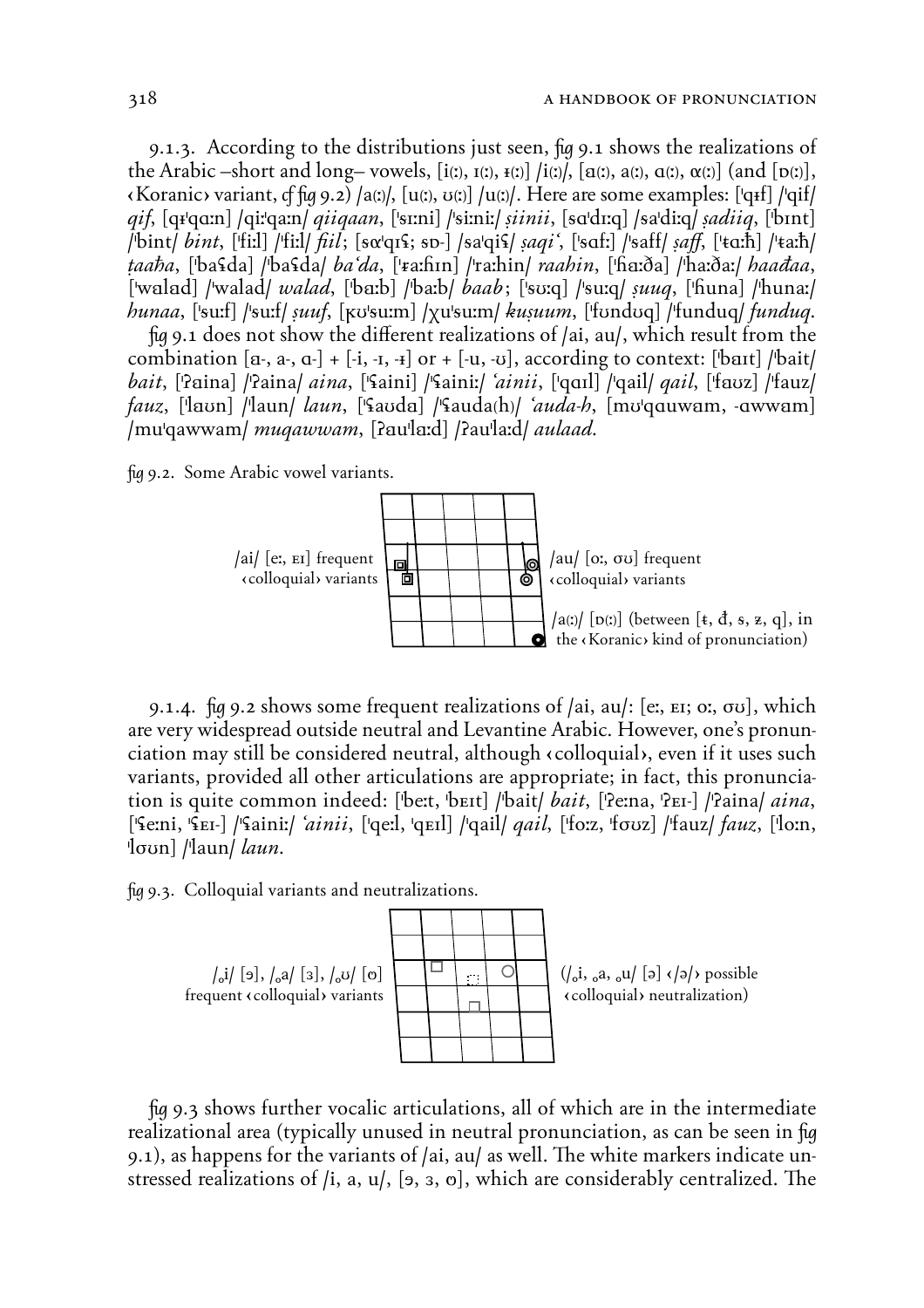broken-line white marker, in turn, indicates the realization of a frequent neutralization of unstressed /i, a, u/ (unified into [ə]), which is more typical of quick and familiar speech (here given as a third realization): [si<sup>i</sup>ja:z, so-, so-] /si<sup>i</sup>ja:z/ *siyaaž*, **(tIm'†Ä:l, tÙm-, tÈm-) /tim'†a:l/** *tim≠aal˚* **(sÄ'lÄ:ma, s'-, sÈ-) /sa'la:ma/** *salaama˚* **(sÄH- 'wÄ:n, s'H-, sÈH-) /sah'wa:n/** *sahwaan˚* **(su'Hu:la, sP-, sÈ-) /su'hu:la/** *suhuula˚* **(mUS'tA***›:***,** mo\-, mə\- $\vert$  /mu\'taqq/ *mu\`taqq*.

Another feature –frequent in some colloquial pronunciations– tends to avoid realizations like [a(:)] in whole (even long) words, if they have  $/t$ , đ, s, z, q, ħ, ˤ, χ, *E***, r/: ['mah-***fab, 'mah-***] /'mahrab/** *mahrab,* **['talab, -lab] /'talab/** *talab***, ['tamdī,** 'tam-] /'tamdi:/ *tamdii*, [man'su:b, man-] /man'su:b/ *mansuub*.

*Finally,*  $\alpha$  *9.2 also shows the rounded realization of*  $\alpha$ *<i>(a)* between  $\alpha$ *t*, *d*, *s*, *z*, *q*/*,* which is more typical of  $\langle$ Koranic $\rangle$  pronunciation, as already said. Scattered examples of it can be found here and there, and in § 9.1.3.

9.1.5. Actually, not every single realization given in *û* 9.2-3 is necessary for a good neutral pronunciation of Arabic. Nevertheless, if they are rationed and used in a natural way (speaking fluently), they help to give greater  $\epsilon$  spontaneity), similar to natives' speech again within a kind of colloquial neutral pronunciation. This will depend on words themselves – for instance,  $[\mathbf{p}(t)]$  is more likely to occur in  $\langle$ lofty $\rangle$  words.

Furthermore, still within the neutral accent (but slightly more  $\langle$  international $\rangle$ ), there is another possibility taking a different approach, *ie* towards a reduction in the number of vowel taxophones, as regards the realizations of **/a***[***:***]***/**. In fact, they may reduce to two articulations, in stressed or unstressed syllables:  $[a(1)]$ , for 2.3-7, and  $[\alpha(x)]$ , for 2.1-3; thus with a slight overlapping for 2.3, variably resolved by single speakers.

The vocalic realizations belonging to this kind of  $\langle$  international pronunciation are shown in  $\mu$  9.4. This (clearer) pronunciation generally uses:  $\iota$ i(*z*),  $\iota$ (*z*),  $\alpha$ (*z*);  $U(t)$  (it may also have [ $E$ ;,  $\sigma$ :] for /ai,  $\alpha$ u/), but not necessarily [ $\sigma$ ,  $\alpha$ ,  $\sigma$ ] (and least of all **(È)**), seen in § 9.1.4.

The systematic and complete shortening of unstressed long vowels belongs to  $\langle$  modern $\rangle$  and  $\langle$  international $\rangle$  pronunciation (and to dialects as well, generally). However, in «Koranic» pronunciation,  $\frac{1}{2}$ *V*:/ (appearing in phonemic transcriptions) are realized as half-long, [N<sup>t</sup>]. It is not difficult to achieve them, if we consider both types of transcription used in this chapter:  $\left[\frac{q}{q}a_{\text{max}}, \frac{q}{r}\right]$  / $\frac{q}{q}a_{\text{max}}$ **('***†***I:ni, -ni;) /'***†***i:ni:/** *«iinii˚* **('HÄ:∑a, -∑a;) /'ha:∑a:/** *haaÉaa˚* **('Huna, -na;) /'huna:/** *hunaa…*

*û* 9.4. International vowels.

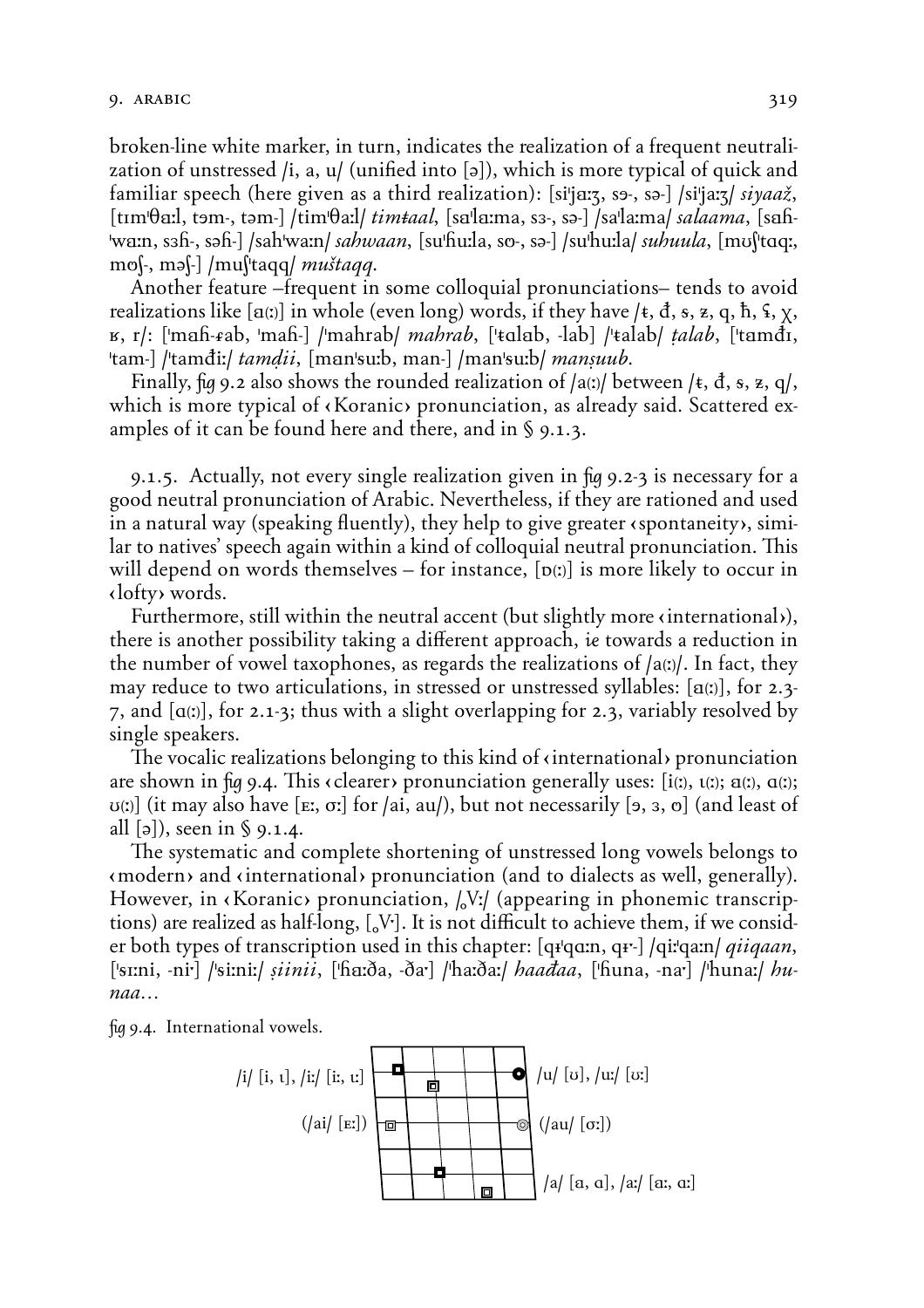### Geographic variants

9.1.6. Among the main variations and deviations from the neutral form (*Ô* § 9.1.3), in certain areas, we find that /a:/ never has the [a:] timbre, in any context (as often happens in Iraq and northern Lebanon). Furthermore, in an almost general way, in several colloquial variants, the diphthongs /ai, au/ reduce to [e:, EI; o:, **øU)** (*Ô û* 9.2), from Maghreb to the Persian Gulf, except in the Levant. However, the diphthongs are kept, generally, when they are in absolute final position or followed by /j, w/: ['bait, 'beit, 'be:t] /'bait/ *bait*, ['laun, 'loun, 'lo:n] /'laun/ *laun*, ['fain,  $\frac{1}{2}$   $\frac{1}{2}$   $\frac{1}{2}$   $\frac{1}{2}$   $\frac{1}{2}$   $\frac{1}{2}$   $\frac{1}{2}$   $\frac{1}{2}$   $\frac{1}{2}$   $\frac{1}{2}$   $\frac{1}{2}$   $\frac{1}{2}$   $\frac{1}{2}$   $\frac{1}{2}$   $\frac{1}{2}$   $\frac{1}{2}$   $\frac{1}{2}$   $\frac{1}{2}$   $\frac{1}{2}$   $\frac{1}{2}$   $\frac{1}{2}$   $\frac{1}{2}$  **wiq**/  $mu\delta awwiq$ , ['nai, 'naj:, -j:] /'nai/  $nayy$ , ['lau, 'law, 'la $\hat{\chi}$ ] /'lau/ *law*.

Especially in Maghreb, besides (unstressed)  $\int_0$ i,  $\int_0$ u/, even  $\int_0$ a/ may be dropped (with possible consequent stress shifts): ['tanta, n'ta, n'ta] /'tanta/ *anta*, ['qalam, 'qalm] /'qalam/ *qalam*, [li'sa:n, l'sa:n] /li'sa:n/ *lisaan*, [sa'la:m, s'la:m] /sa'la:m/ *salaam*.

#### **Consonants**

9.2.0. *û* 9.5 gives the articulations of modern neutral Arabic. *˛*e main geographical variants of some phonemes are given in round brackets.

*û* 1.9-15, instead, show –gathered in groups according to manners of articulation– the orograms of all contoids treated in the chapters of this book, even as secondary, occasional, or regional, variants for the 12 languages dealt with.

*û* 9.5. Table of Arabic consonants.



### Nasals

9.2.1. There are two nasal phonemes,  $/m$ ,  $n/m$ ,  $m$ ,  $n$ ,  $n$ ,  $n$ ,  $n$ ):  $[mu'ma\theta\theta\alpha]$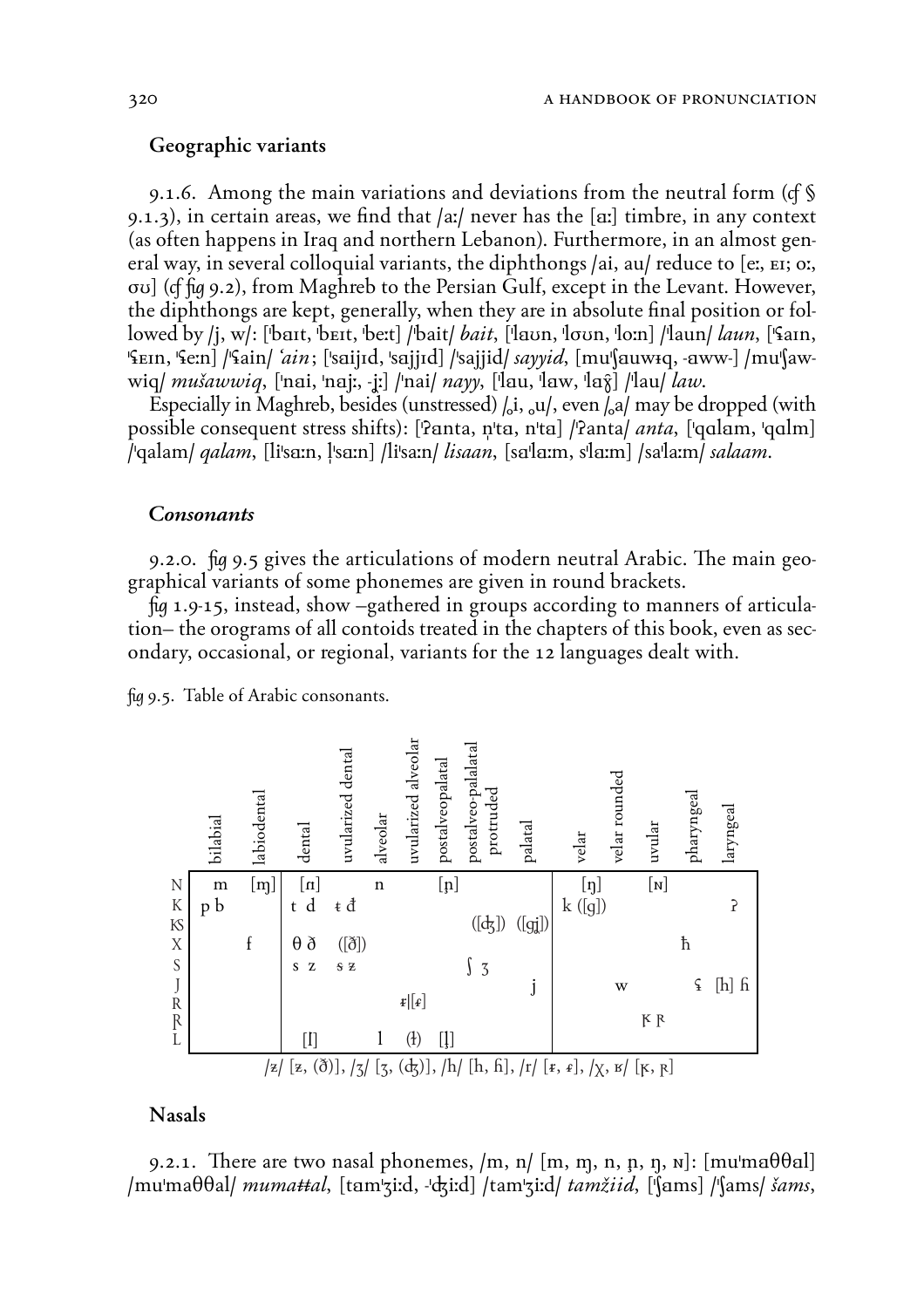# 9. *arabic* 321

['ma*t*-jam] /'marjam/ *Maryam*, [mʊ'hammad] /mu'hammad/ *Muhammad*, ['nɪm**nim**] /'nimnim/ *nimnim*, ['fan-wa] /'fanwa(h)/ '*anwa-h*, ['zamb, 'dz-] /'zanb/  $\zeta$ *anb*, **[mim'ba:b]** /min'ba:b/ *min baab*, ['tamf] /'tanf/ *anf*, ['win\] /'win\/ *wins*, ['ðank] **/'∑ank/** *Éank˚* **('***º***A***,›***) /'Xan***›***/** *Æanq˚* **(m¢***,***'***›***u:wa) /min'***›***u:wa/** *min quuwa˘* However, the  $\langle$ Koranic $\rangle$  pronunciation tends to avoid assimilating  $/n/$  to the following *C\* **('GÄnb, mIn'bÄ:b, 'öÄnf, 'wInS, '∑Änk, '***º***an***›***, mIn'***›***u:wa)**.

### Stops

9.2.2.1. Arabic has no  $\langle p \rangle$ , but only  $\langle b \rangle$ , which however is realized as [p] when followed by voiceless C: ['ba:b] /'ba:b/ *baab*, ['laban] /'laban/ *laban*, ['haps] /'habs/ *habs*. On the other hand, neutral Arabic has no  $\langle \cdot | q \rangle$ , either; while it has two voiceless stops, velar and uvular,  $/k$ ,  $q/ [k, q]$  (in phonemic opposition): [k(h)uskusu, **kUs'k***[***h***]***usu) /'kus"kusu/** *kuskusu˚* **(mIk'†a:***5***) /mik'†a:r/** *mik≠aar˚* **('mÄlIk) /'malik/** *malik*, [qa'di:m] /qa'di:m/ *qadiim*, [?aq'da:m] /aq'da:m/ *aqdaam*, ['su:q] /'su:q/ *su*uq, [dot que Para] / alqur Para / al-Qur'aan, [saq qoxta; -qpx-] / saq qaxta (h) saqqaata-h. **(***›***)** enjoys great prestige, even among speakers who do not use it, although very frequently it is substituted by other articulations (as will be seen in § 9.2.7). Note: ['kalb] /'kalb/ *kalb*  $\langle$  dog> and ['qalb] /'qalb/ *qalb*  $\langle$  heart>.

Furthermore, we have the diphonic pairs /t,  $d$ / [t, d] and /t,  $d$ / [t,  $d$ ] (uvularized), which is quite peculiar. They are dental; and /t/ may be a little *caspirated*, when at the beginning of a stressed syllable (but we will mark it only here). Often, /t, d/ are denti-alveolar if final before a pause (but it is not necessary to use  $[\![t, d]\!]$ ): **(tÄ'dÄ:wUl) /ta'da:wul/** *tadaawul˚* **(Si't***[***h***]***Ä:ö) /Si'ta:ö/** *∞itaa'˚* **('***h***ad:) /'***h***add/** *∆add˚* **(bA-** 'tα:tis; -'tD:-] /ba'ta:tis/ bataatis, ['đαrt, 'đαrt; 'đɒrt] /'đart/ dart, ['đαzīr, -dzīr] /'đa-**Zir/** *ƒa`ir˘*

Although neutral Arabic has no [q], this sound is frequent in different dialects, as a variant of other phonemes, mainly of  $\vert \tau \vert$  and  $\vert \rho \vert$ . Therefore, it is natural that the isolated phonemes may currently be brought to normalization, by changing their articulations, in order to form a more homogeneous and coherent system. Even the shift of  $\left[\frac{z}{3}\right]$  to  $\left[\frac{z}{3}\right]$  (instead of the more  $\kappa$  Koranic) –and ancient–  $\left[\frac{dz}{ds}\right]$ ), or to **(g)**, is a part of this trend.

9.2.2.2. *˛*e last neutral Arabic stop is **/ö/ (ö)**, which may occur in every position, as the other *C* do, and may be geminated as well. In word-initial position, it automatically occurs when no other *C* is present: [?a'mi:n] /?a'mi:n/ *amiin*, ['sa:**i**oih] /'sa:cih/ *saa'ih*, ['ma:col /'ma:col *maa'*, ['zannacol] /'zannacol *zanna'*, [<sub>1</sub> $\mu$ uca'sa:col] /ru**öa'sa:ö/** *ru'asaa'˚* **(öÄl'öÄ:n) /öal'öa:n/** *al-aan˚* **('***5***aös) /'raös/** *ra's˚* **('bÄdö) /'badö/** *bad'˚* **(sÄö'öÄ:l) /saö'öa:l/** *sa''aal˘*

Therefore, in Arabic, any word traditionally beginning with a *V* (*ie* vowel), phonically, begins with **/ö/ (ö)**, because in this language all phono-syllables begin with a C: ['Pab] /'Pab/ *ab*, [Pi'da:na] /Pi'da:na(h)/ *idaana-h*, ['Pum:] /'Pumm/ *umm*. On the other hand, Arabic does not tolerate syllables beginning with more than one *C* (except rare cases of loanwords not adapted to Arabic phonology). Consequently, in actual pronunciation, a short *V* is prefixed; generally, it is **/i/** (but, sometimes, **/u,**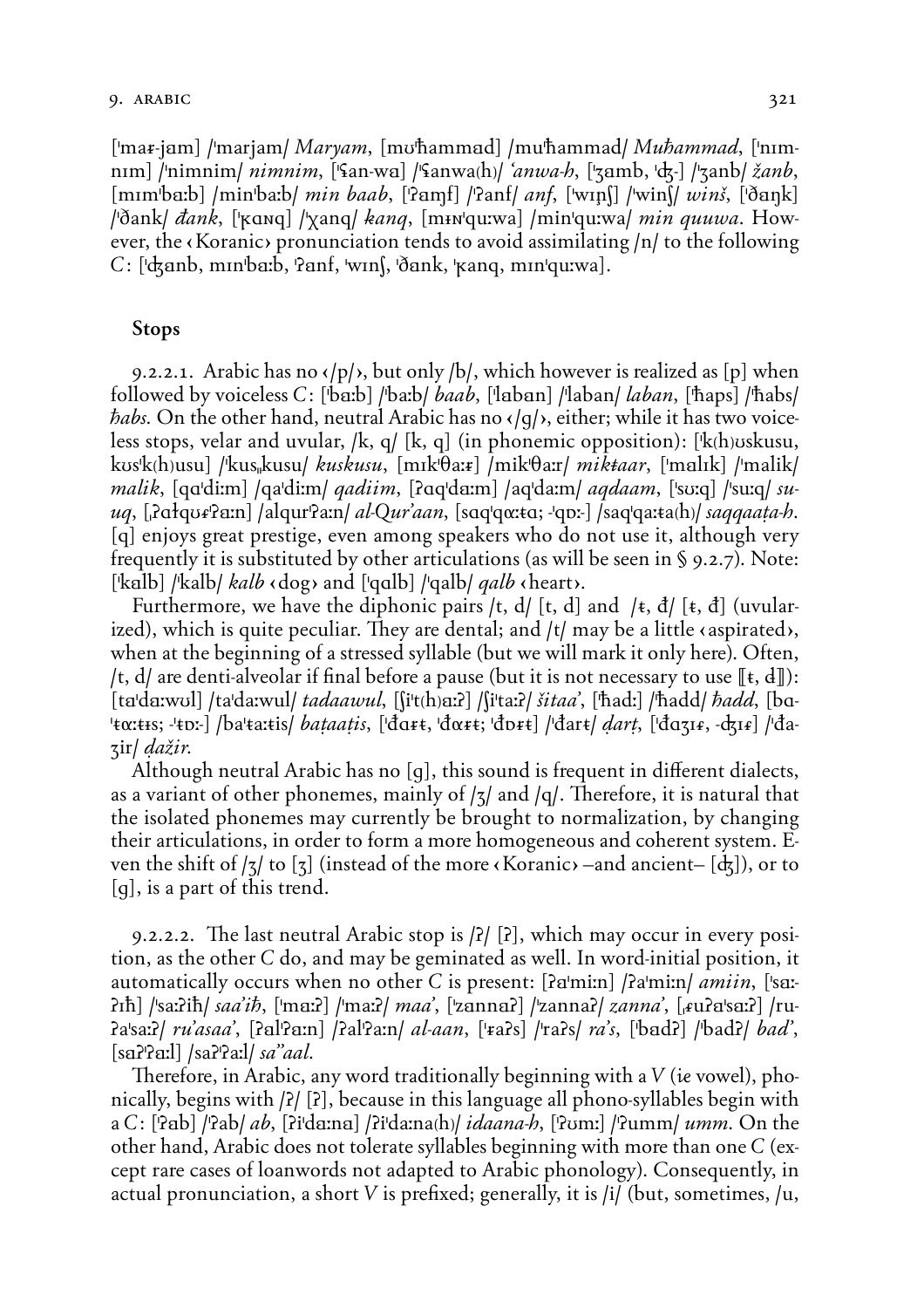**a/**, in accordance with the following *V]˚* and **/a/** in neutral pronunciation, for the article – while, in the dialects, we more often find  $[\mathbf{E}, \mathbf{I}]$ ; of course, in isolated forms, **/ö/** is prefixed as well.

However, when words with *CC-* (*¤* with an initial consonant cluster) occur –in connected speech– after a word ending in a *V˚* it is not necessary to add the *V* (nor **/ö/**), therefore the two words are linked. If, instead, the preceding word ends in a *C˚* then the *V* is added, but **/ö/** is not. *˛*e reader is referred to grammars, where this phenomenon (called *wasla*) is generally treated quite widely. It is to be found in connection with the article, certain verbal forms, the imperative and a dozen nouns. Among these, the most important are: [PIbn, -bn, -b+n] /Pibn/ *ibn*, [PIm<sup>*RUS*]</sup>  $\frac{1}{2}$ imru? *imru*', [ˈʔɪsm, -sm, -s+m] /'?ism/ *ism*, [?ɪθ'na:ni] /?iθ'na:ni/ *i‡naani* : [*ɛ*aˈʔai $t$ ub 'ni:] /ra'?aitu b'ni:/ *ra'aitu bnii*, ['ba:bul 'bart] /'ba:bu l'bait(i)/ *baabu al-bait<sup>i</sup>*.

# **Constrictives**

9.2.3. Among the phonemes belonging to this articulation manner, we find **/f/** [f] (but not the corresponding voiced phoneme): [fa'*<i>xixid]* [fa'rixid] *fariid*, [?*ri*'saxd] **/öif'sa:d/** *ifsaad˘* In addition, there are two diphonic pairs, which pose no problems, **/†, ∑÷ s, z/ (†, ∑÷ s, z)**: **(†Ä'lÄ:†) /†a'la:†/** *≠alaa≠˚* **('mÄ∑I***R***) /'ma∑ir/** *maÉir˚* **('∑Äm:) /'∑amm/** *Éamm˚* **('da***5***s) /'dars/** *dars˚* **('za:***5***) /'za:r/** *zaar˚* **('kÄnz) /'kanz/** *kanz˘*

However, there are two more diphonic pairs, with variations that may pose some phonemic dilemmas; they are  $/s$ ,  $z/ [s; z/\delta]$  and  $\sqrt{s}$ ,  $\sqrt{s}$ ,  $\sqrt{s}$ ,  $\sqrt{s}$ ,  $\sqrt{s}$ ,  $\sqrt{s}$  prefer [ $\overline{z}$ , **Z)** for their voiced members, as they are more modern and more integrated in the phonologic system than their more  $\langle$ Koranic $\rangle$  variants  $[\delta, d_{\zeta}]$ , which are considered more prestigious (even by those who do not use them), but have different place or manner of articulation. Therefore, they complicate the phonemic system. However, they can be used – especially in a kind of pronunciation which aims at the traditional more than at the international accent: **(ma***h***'***Ã***U:***Ã***, -***D***U:***D***) /ma***h***'***Ã***u:***Ã***/** *mahzuuz*, ['zaːmɪ?, 'ð-] /'zaːmi?/ *zaami*'; ['sursur, sur'suːr] /'sursur, sur'suːr/ *sur-«u(u)r˚* **(***R***a'***º***I:***†***) /ra'Xi:***†***/** *raÆii«÷* **(öIS'hÄ:d) /öiS'ha:d/** *i∞haad˚* **(öÄS'jÄ:ö) /öaS'ja:ö/** *a∞yaa'˚* **(mu'SÄuwÄS, -ÄwwÄS) /mu'SawwaS/** *mu∞awwa∞˚* **(öÄ'SÄd:) /öa'Sadd/** *a∞add˚* **(***R***aS'SÄ:S) /raS'Sa:S/** *ra∞∞aa∞˚* **(öÄS'Sa***R***u) /öaS'Sarw/** *a∞∞arw˚* **(ZÄ'mi:l, GÄ-) /Za'mi:l/** *`amiil˚* **('öÄZma***H***,** 'Padz-] /'Pazma<sup>s</sup>/ *ažma*<sup>°</sup>, ['ta:z, -dz] /'ta:z/ *taaž*.

In the pharyngeal place of articulation, we find the voiceless constrictive **/***h***/ (***h***)** (currently, the  $\langle$  corresponding $\rangle$  voiced sound is considered to be constrictive as well, but in neutral pronunciation, it is clearly an approximant, **/***H***/ (***H***)**, as we will see below, § 9.2.4): **('***h***Ubbi) /'***h***ubbi:/** *∆ubbii˚* **(ma***h***'tu:m) /ma***h***'tu:m/** *ma∆tuum˚* **(mU'***h***A***d*d+e] /muthaddir/ muthaddir, ['faeth] /'farih/ farih, [fahtha: [] /fahtha: (/ fahthaas.

Arabic also has a diphonic pair of uvular constrictive trills,  $[\kappa, \kappa]$  (as will be seen), which phonemically may be represented with the official symbols  $/\chi$ ,  $\kappa$ .

# Approximants

9.2.4.1. Let us first consider the least peculiar ones (although there are rather free occurrences),  $\vert j, w \vert$  [j, w], even realized as [i, u], for  $\vert C^{i\mu}$ ,  $C^{i\mu}$  (and, possibly,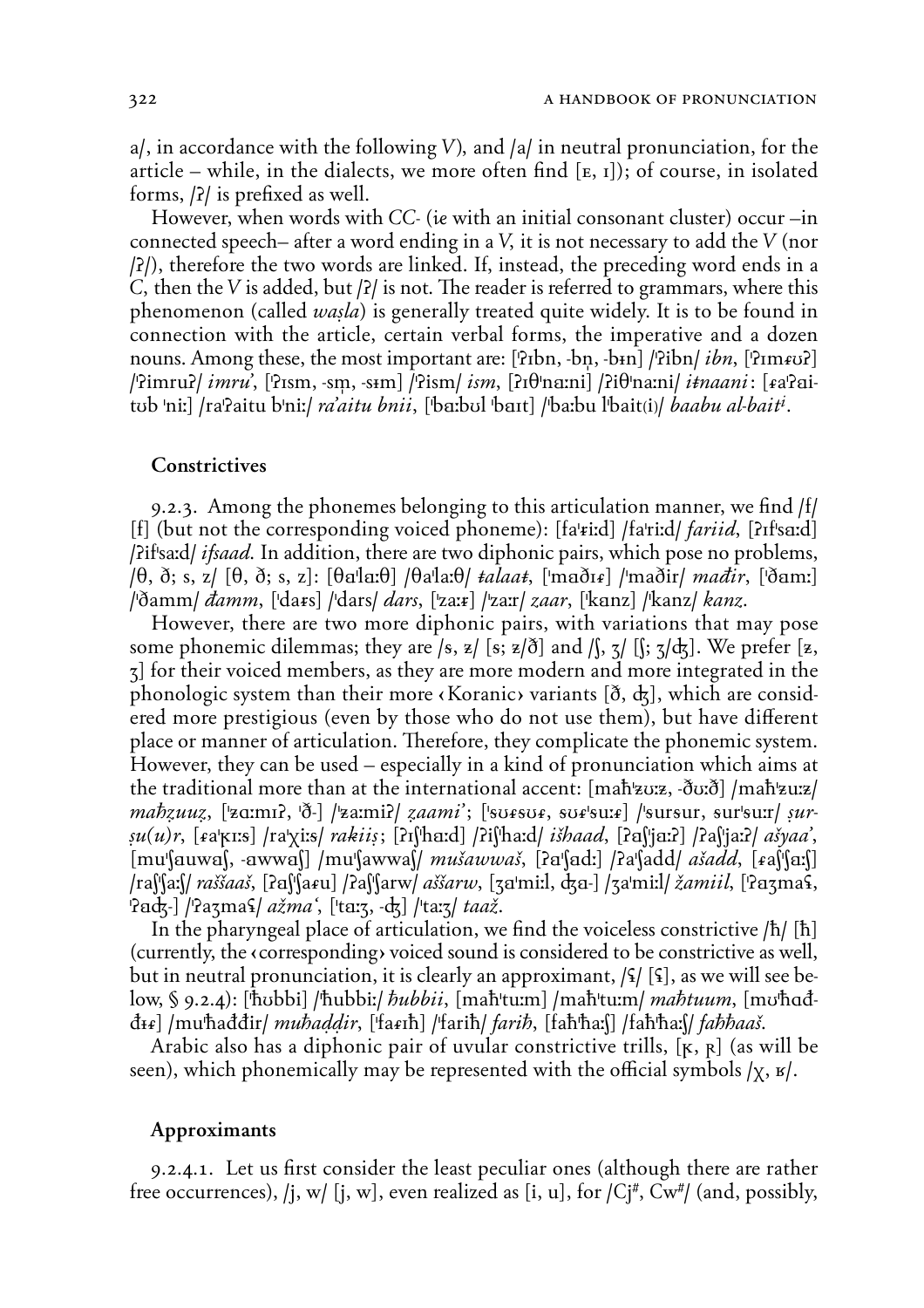for  $f^{\#}$ iC,  $\#$ wC/, in colloquial variants, as no doubt in the dialects) and [ii/ii, uw/ww], for /VijV, VwwV/): ['jaːwɪ*ɪ*] /'jaːwir/ *yaawir*, [wɑˈsɪːja] /waˈsiːja(h)/ *waṣii*- $\gamma$ a-b, [wo'su:]] /wu'su:]/ wusuul, ['saijid, 'sajjid] /'sajjid/ sayyid, [nau'wa:m, naw'w-] /nawwaxm/ *nawwaam*, ['nai] /'najj/ *nayy*, [man'hiː] /man'hiː/ *manhiyy*, ['Pabu]  $\alpha$  / Pabw  $\alpha$  abw (cf [Pabu] / Pabu  $\alpha$  abu).

The (Koranic) pronunciation prefers [-ij-, -ww-], as in the cases seen above. Let us also consider these further examples, which show us the differences between modern pronunciation and traditional (Koranic) pronunciation. In principle, they coincide even with the most important cases where, even in colloquial accents and dialects, /ai, au/ do not change into monophthongs ([ $E$ ,  $\sigma$ .]).

This happens when they are in absolute final position, and when in front of  $j$ ,  $w/$  or after /i., u./, respectively, or when final, after C, as the following examples will show: ['kai, 'kaj, -j] /'kai/ *kay* (cf ['kaij, 'kaj:, -jː] /'kaij/ *kayy*), ['laijan, 'lajjan] ||lajjan/ *layyan*, [jau'miːja, -ja] /jau'miːja(h)/ *yaumiiya-b*, [ˈsumi, ˈsumj, -mj] /ˈsumj/ *umy*, ['lau, 'law, 'lax̄] /'lau/ *law*, ['dauwar, 'daww-] /'dawwar/ *dawwar*, [fa'duːwa, -u:x̂a] /sa du:wa(h)/ *aduuwa-b*, [sahu, sahw, -hx̂] /sahw/ sahw, [safu, safw, -fw,  $-f_{N}^{s}$ ] /ˈ<sup>c</sup>afw/ '*afw*.

9.2.4.2. As we have said above (§ 9.2.3), the Arabic phoneme  $\lvert \xi \rvert$  [ $\xi$ ] is an approximant (and generally it is laryngealized as well, [[[4]], which is fairly easy to detect by its lower intrinsic tonality and creaky voice): ['fain] /'fain/ 'ain, ['mafa] /ˈmasa/ *ma'a*, [ˈbasda] /ˈbasda/ *ba'da*, [ˈnasnas, nasˈnaːs] /ˈnasnas, nasˈnaːs/ *na'na*(*a*)', [fassalizia] /fassa:lizia(h)/  $fa$  *adiiya-b*, [sals] /sals/ sal'. It is occasionally possible to hear some peculiar regional –non-neutral– variants, as that with a slight simultaneous laryngeal stop, [4], or else a pharyngealized laryngeal stop, [7], eq:  $[\text{na} \hat{\text{S}} \text{na} \hat{\text{S}}$ ,  $\text{na} \hat{\text{S}} \text{na} \hat{\text{S}}$ ,  $\text{na} \hat{\text{S}} \text{na} \hat{\text{S}}$ ,  $\text{na} \hat{\text{S}} \text{na} \hat{\text{S}}$ .

The last Arabic approximant is a true laryngeal phone,  $/h/$  [fi, h], and has a very free occurrence; it is typically (lenis) voiced [h], but it becomes (lenis) voiceless, when near a pause, or a voiceless C, or when geminate:  $[\hat{i}$ rtti'za:h,  $-\hat{d}$ ;  $\hat{j}$  /  $\hat{i}$ itti'za:h/ *ittižaah*, ['muhta*s*] /'muhtar/ *muhtar*, ['haːðiĥi] /'haːðihiː/ *haađihii*, [maĥbuːl] /mahbu:l/ *mahbuul*, [Pinhi'za:m] /Pinhi'za:m/ *inhizaam*, [haf'na:f] /haf'na:f/ *haf*naaf, ['hija] /'hija/ hiya, ['karh] /'karh/ karh, ['bɪh] /'bih/ bih, ['qafi-wa] /'qahwa(h)/ *qahwa-h*, [wah<sup>'</sup>haːz, -dz] /wah'haːz/ *wahhaaž*.

In our transliteration, *taa' marbuuta* is indicated by a hyphen, *-a-h* (while another –only seemingly more recommendable and less complicated– solution could be *-ah*); it is pronounced [a, ah] /a(h)/ (but [a, a], if preceded by C which are capable of modifying timbres). It is to be noted that a realization with [h] represents a very careful, (Koranic) pronunciation, while the normal realization of  $-a^{\#}$  is [a]: ['hazza] /'hazza(h)/ *hazza-h* («movement») but: ['hazza] /'hazza/ *hazza* («(he) shook»).

#### **Trills**

9.2.5. Typically the voiced alveolar  $|r|$  is realized as a velarized trill,  $[r]$ , generally, in stressed syllable, and as a tap,  $[\epsilon]$ , in unstressed syllables. They influence the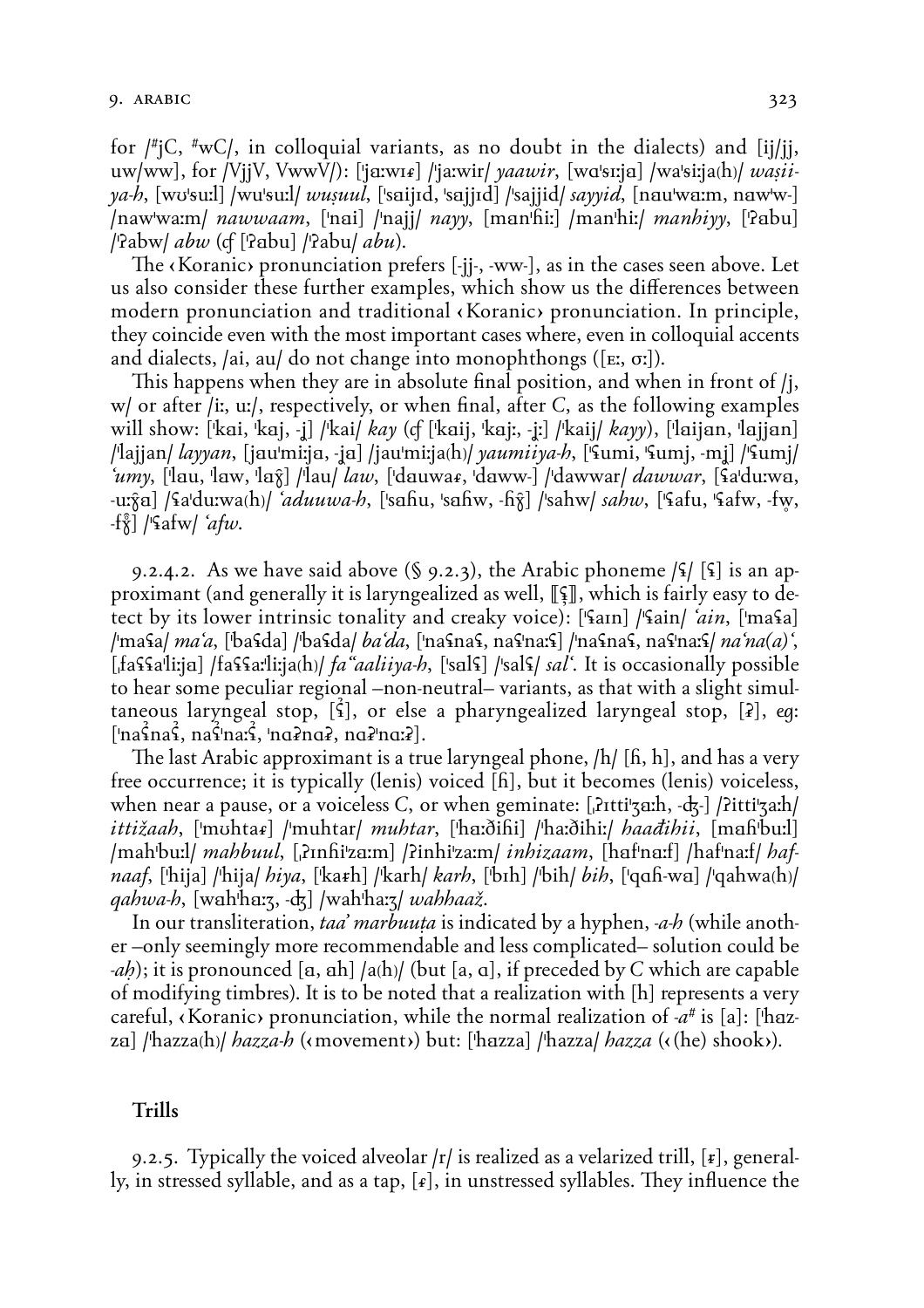timbre of /a/ [a]: [' $\pi$ pq] /'ribq/ *ribq*, [mar<sup>burs]</sup> /marburs] *marbuu*', ['marnh] /'mar- $\int$  ih/ *marih*, [mɪ*ɛ*ˈɛiːh] /mirˈriːh/ *mirriih*, [miˈɛaːh] /miˈraːh/ *miraah*, [ˈfʊɛfʊɛ, fʊɛˈfuːɛ] /'furfur, furfurt  $furfu(u)r$ . It is possible to hear [z], mainly for final /r/, but this pronunciation is not recommendable.

As already said above (§ 9.2.4), Arabic has a diphonic pair of uvular constrictive trills,  $\chi$ ,  $\kappa$  [ $\kappa$ ,  $\kappa$ ]: [bak'[i:[] /bax'[i:[] *bakšiiš*, [ $\kappa$ auk] / $\chi$ aux/ kauk, [fak' $\kappa$ axi] /fax-'yari:/ fakkaarii, ['kadan] /'vadan/ gadan, [sq'kiːk] /sa'viːr/ sagiir, ['baːlɪk] /'baːliv/ baalig, [maf|pu:]] /maf|ru:]/ mašguul, [ta|wappul] /ta|warkul] tawaggul.

# Laterals

9.2.6. There is one lateral phoneme,  $/1/$  [1, 1, 1] (the third taxophone occurs in contact with  $/t$ ,  $\dot{d}$ ,  $s$ ,  $z$ ,  $q$ ; it occurs as a phonostyleme (ie a stylistic phoneme), too, in *Allaah* and derivatives (provided that it is not preceded by /i/): [muta<sup>l</sup>la?-[12] /muta'la?li?/ *mutala'li'*, [tal'bi:s] /tal'bi:s/ *talbiis*, ['lail] /'lail/ *lail*, [mal'ia:n] /maliam/ malyaan, [zalilo:qo] /zalila:qa(h)/ zallaaga-b, [toliqi:h] /taliqi:h/ talqiib, [bismillath] /bismillath/ *bismillaah*, [?a<sup>1</sup>Hath] /?allath/ *Allaah*. For the typical complete assimilation of  $|1|$  in the article al, see below (§ 9.3.1.1).

### Geographic variants

9.2.7. Very often,  $\ket{\theta}$ ,  $\delta$  are pronounced like /t, d/, mainly in big cities in North Africa, or like /s, z/ as well, particularly in the Middle East. In each one of these cases a phonemic distinction is lost. In Iraq,  $|z|$  is  $|\delta|$ , as in traditional and  $\delta$ Koranic) pronunciations; elsewhere it is often realized as [ $z$ ], as in Egypt and Syria, but it may even be confused with  $/t$ ,  $d/$ , above all in Maghreb.

The grapheme  $\chi i$ *im*,  $|\tau|$  [ $\tau$ ], has very many geographical, social, and religious, variants. The normal [7] prevails in the Middle East and in North Africa, while [dz] (typical of Koranic reading) is used in Jordan, Saudi Arabia (typical of Bedouins) and Iraq. But in some areas, as in Egypt (Cairo), Sudan and Oman, we find [q]; elsewhere, even [qj], as in Luxor (southern Egypt), and [j].

For instance, /ˈʒaːb/ *žaab* is [ˈʒaːb] in the Levant (Lebanon, Palestine, and Syria) and in Africa (except Egypt and Sudan, as we have just said); it is ['ckarb] in Arabia, the Persian Gulf, Jordan, Iraq and among the rural and the nomadic peoples in Morocco.

The grapheme *qaaf*, /q/ [q], very often becomes [?], above all in Cairo and other big cities; but it becomes  $[\S, k]$  as well, or even [q], particularly in central-southern Egypt, in rural areas of Morocco, and among Saudi Arabia Bedouins (who often, typically, change /k/ into [t]). For instance, /'qalb/ *qalb* may be: ['qalb; 'Palb,  $\mathcal{L}$ alb,  $\kappa$ alb,  $\mathcal{L}$ alb].

In the Levant,  $|^{47}$  is generally quite weak, therefore we could transcribe it as [?] (instead of [?]). In Maghreb, /?/ may not even be present at all.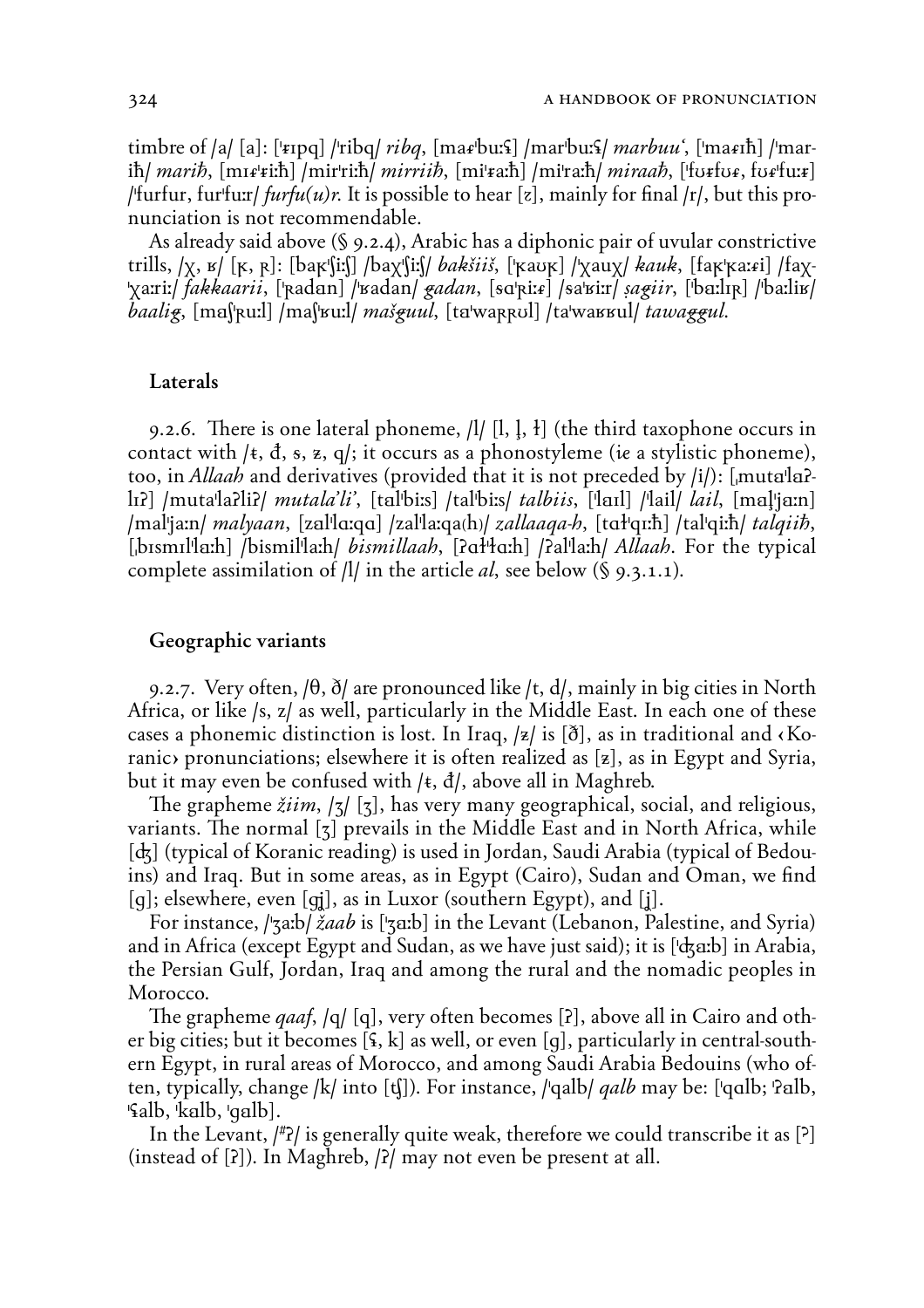#### **Structures**

9.3.0. Here we will deal with assimilation, quantity, and some typical reductions of colloquial speech, still within neutral pronunciation (although with geographical variants).

# Taxophonics

9.3.1.1. *˛*e definite article, **(öÄl) /öal/** *al˚* obligatorily assimilates completely to all apical or laminal *C* following it. Therefore, in such cases we may say that the article is  $|aC|$  with a following homorganic  $|C|$  – *ie* something like  $\langle |a^* \rangle$ , as in the neutral-Italian pronunciation phenomenon called *co-gemination*. With  $|z|$ , assimilation takes place if it is pronounced  $\lceil z \rceil$ , but there is no change if it is pronounced **(G),** or **(g),** *Â*: **(öÄS'SÄms) /öal'Sams/** *al-∞ams˚* **(öa***R***'***5***A***ݠ***, -***5囆***) /öal'ra***ݠ***/** *al-raq«˚* **(öÄt- 'tutUn) /öal'tutun/** *al-tutun˚* **(öÄz'zÄlÄl) /öaz'zalal/** *al-zalal˚* **(öA***d***'***d***¢:***›***) /öa***d***'***d***i:***›***/** *al- -ƒiiq˚* **(öÄZ'ZÄmÄl, öĬ'GÄ-÷ öÄl'gÄ-) /öal'Zamal/** *al-`amal˚* **(öÄl'kUSk) /öal'kuSk/** *al-ku∞k˚* **(öÄl'ba***hR***, -a***h{***) /öal'ba***h***r/** *al-ba∆r˚* **(öÄl'wÄlÄd) /öal'walad/** *al-walad˘*

Even voicing assimilations are quite common indeed, therefore a voiced final *C* may become voiceless, or devoiced, mainly after voiceless *C*; while voiceless *C* may become fully (or partially) voiced, between voiced phones. Besides, many cases of assimilation (regarding place or manner of articulation) are possible, even accompanied by the dropping of some phones: [qas'sami<sup>c</sup>a] /qad'sami<sup>c</sup>a] *qad sami*<sup>'</sup>*a*, **('lÄm 'ju***R***IS 'SÄiöÄn) /'lam 'jurid 'Saiöan /** *lam yurid ∞ai'an˚* **('öIb***H***a∑ '∑Ä:lika) /'öIb***H***a†** 'ða:lika/ *ibʻat đaalika*, ['Suttu] /'Suðtu/ ʻ*uđtu*, ['Pīħfaʒ 'ʒaːɛaka, -ʤ 'ʤ-] /'Piħfaz 'ʒaːra*ka***/** *ibfaz žaaraka***.** 

In Arabic both vowel and consonant quantities are distinctive. Consonant quantity is shown by gemination (**(***00***)**) between *V˚* but by lengthening (**(***0:***)**) elsewhere: **('öÄb) /'öab/** *ab˚* **('öÄ:b) /'öa:b/** *aab˚* **(ZÄ'mÄ:l, G-) /Za'ma:l/** *`amaal˚* **(ZÄm'mÄ:l, 'G-) /Zam'ma:l/** *`ammaal˚* **('öUm:) /'öumm/** *umm˚* **('***›***AtÄla) /'***›***atala/** *qatala˚* **('***›***A:tÄla) /'***›***a:tala/** *qaatala˚* **('***›***AttÄla) /'***›***attala/** *qattala˘*

Unstressed *[V:]* are *[V<sup>-</sup>]* only in the *«Koranic»* kind of pronunciation, since they are generally shortened, [V] ( $(f \S 9.1.5)$ ).

9.3.1.2. In colloquial speech, unstressed **/i, u/** tend to drop whenever this does not form three-*C* clusters. On the other hand, when in connected speech two word-final *C* are followed by a word-initial *C*, then a short *V*, generally /i/, is inserted to divide the cluster. In certain cases, the added *V* may even bear stress; and sometimes a *V* inserted in a certain place may cause –or allow– the dropping of another short *V˘*

Furthermore, long *V* tend to shorten a little in checked syllables (but less than in unstressed syllables); and short final *V* in polysyllables tend to drop (above all grammemes, and **/***é***n***ò***/** as well, except for accusative **/an***ò***/**, which may become **/a:***ò***/**, in any position, even non-pausal). Verbs and pronouns are more likely to maintain the *V*, since endings have distinctive and pragmatic values.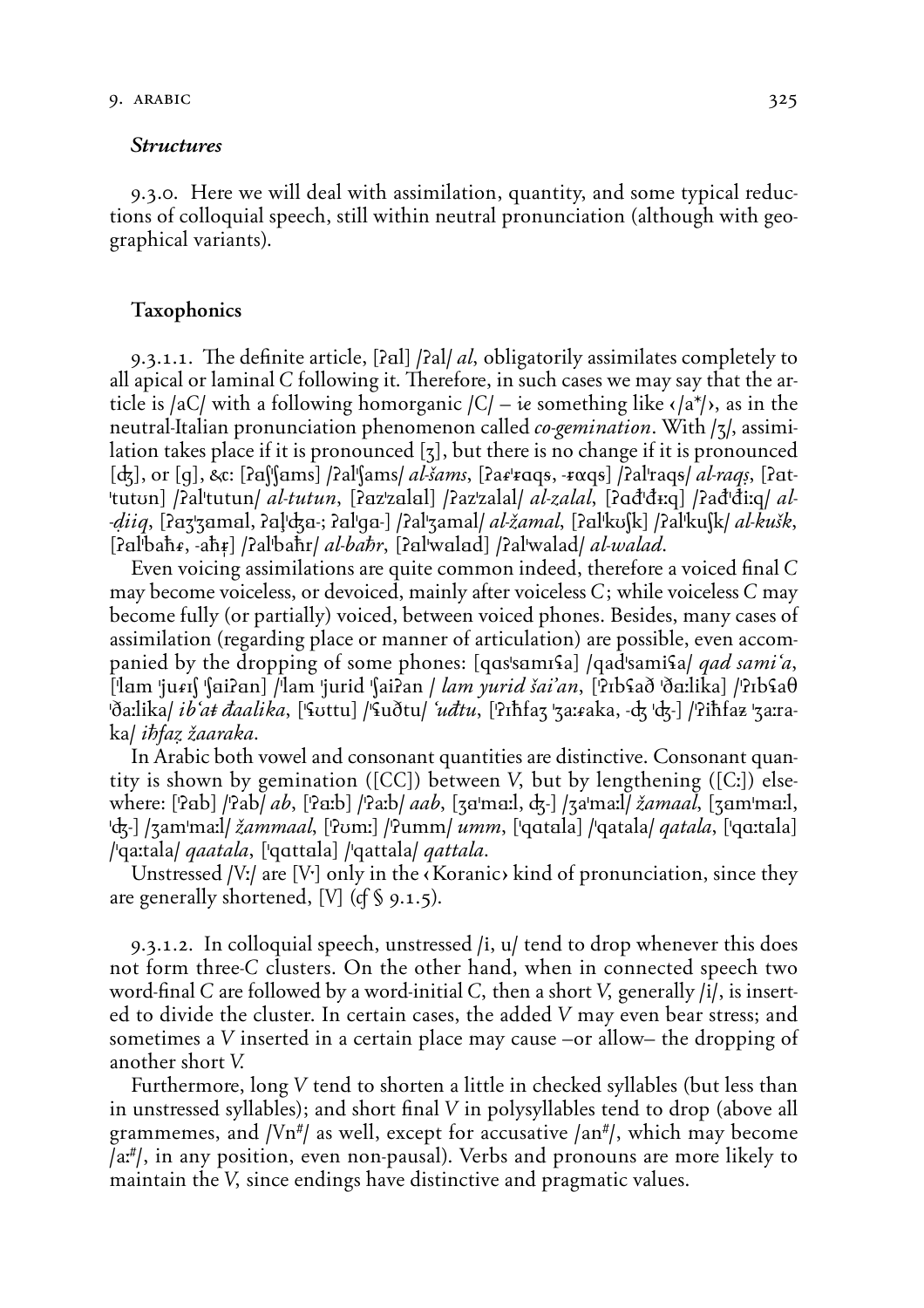Let us see some examples: ['haːða ki'taːb, 'haːðak 'taːb] /'haːðaː ki'taːb(un)/ haa*daa kitaab<sup>un</sup>*, [?al<sup>t</sup>hɪb-ɛʊ ˈtɑijɪb, ˈtɑjjɪb] /?al<sup>t</sup>hibru ˈtajjib(un) al-hibru tayyib<sup>un</sup>, [ka-'taptu<sub>l</sub>bihi, -tub<sub>i</sub>hi] /ka'tabtu 'bihi/ *katabtu bihi*, ['ka:na fil'bart] /'ka:na fi:albait(i)/ kaana fii al-bait<sup>i</sup>, [fa'Paitul 'bait] /ra'Paitu al'bait(a)/ ra'aitu al-bait<sup>a</sup>, [ka'tapt] /ka-'tabt(u)/ $katabt^u$ , [saka'ki:n] /saka:'ki:n/ sakaakiin.

9.3.1.3. As far as (pausal forms) are concerned, let us take from Mitchell (1990) some examples (which we will transcribe again appropriately), keeping in mind that this is an «orthological» phenomenon people use to pronounce words in into*nemes*, including preceding words, semantically and syntactically linked (to the exclusion of grammemes).

This category includes final short V (with or without infinitive  $-n$ ) – [katab] /katab(a)/ katab<sup>a</sup>, ['jaktub] /'jaktub(u)/ yaktub<sup>u</sup>, ['li?an 'jaktub] /'li?an 'jaktub(a)/ li'an yaktub<sup>a</sup>, [fima<sup>lda:415]</sub> /fi:malda:ris(a) fi madaaris<sup>a</sup>, [fillbait] /fi:llbait(i) fi al-</sup> *bait<sup>i</sup>*; ['bait] /'bait(un)/ *bait<sup>un</sup>*, [fi'bait] /fi:'bait(in)/ *fii bait<sup>in</sup>*, ['munðu 'zamanin wa'ziz, -'dziz] /'munðu 'zamanin wa'ziz(in)/ mundu zamanin wažiiz<sup>in</sup>. However, (accusative) -an /an/ may be substituted by /a:/: [Pas<sup>1</sup>ta:hu silvina dina:ra] /Pas<sup>1</sup>ta:hu sifri:na di:'na:ra:/ *a'taahu 'išriina dinaaran*, except for adverbs like: ['ħa:lan] /hailan/ haalan, [Pardan] /Paidan/ aidan.

Lastly, taa' marbuuta (ie -atin, -atan, -atun) is substituted by  $|a(h)|$ , which is generally pronounced [a] (or [ah] in a [more] (Koranic) style): [za'mi:la]  $|z_1\rangle = \frac{1}{2}$  /zamiila-h ([za'mi:latun, zami'latun,  $\frac{1}{2}$  /za'mi: ['fatahat ma'daxisa lai'li:ja, mada'tisa] /'fatahat ma'da: risa lai'li:ja(h)/ fatahat *madaarisa lailiiya-h* ([lai'li:jatan, laili'jatan] /lai'li:,jatan/ *lailiiyatan*), [filzu'naina, - $d_{\xi}$ u-] /fiːlʒuˈnaina(h)/ *fii al-žunaina-h* ([ʒuˈnainaˌti, ˌʒunaiˈnati, <sub>(i)</sub> $d_{\xi}$ -] /ʒuˈnai<sub>ɪ</sub>nati/ žunainati).

9.3.1.4. Colloquially, very often  $\frac{2}{i}$  is not maintained when it occurs within words or at the end of words – it is dropped or changed into  $(i, w)$ , or else it lengthens a possible preceding V: ['mi?a, 'mia, 'mija, 'miːa] /'mi?a(h)/ mi'a-h, ['ja?kuðu, 'jarkuðu, ja'kuðu] /'ja?xuðu, ja?'xuðu/ ya'kudu, ['ra?s, 'rars] /'ra?s/ ra's, [sa-'mar?, sa'mar] /sa'mar?/ samaa'. When two hamzas occur in contiguous syllables, the first one is maintained:  $[\frac{1}{2}a\cdot a\cdot a\cdot a\cdot a\cdot b\cdot a\cdot a\cdot b\cdot a\cdot a\cdot a\cdot b\cdot a\cdot a\cdot b\cdot a\cdot a\cdot b\cdot a\cdot b\cdot a\cdot b\cdot a\cdot b\cdot a\cdot b\cdot a\cdot b\cdot a\cdot b\cdot a\cdot b\cdot a\cdot b\cdot a\cdot b\cdot a\cdot b\cdot a\cdot b\cdot a\cdot b\cdot a\cdot b\cdot a\cdot b\cdot a\cdot b\cdot a\cdot b\cdot a\cdot b\cdot a\cdot b\cdot a\cdot b\cdot a\cdot b\cdot a\cdot b\cdot a$ -adza-] /ˈʒaːʔa ʔaʒaˈluhum, ˈʔaʒaluhum/ *žaa'a ažaluhum*.

In /Ci, Cw, Cr, Cl/ sequences, Arabic syllabification is heterosyllabic,  $/C^{\#}$ ;  $C^{\#}$ w, C<sup>#</sup>r, C<sup>#</sup>l/: [mɪtˈɛaːs] /mitˈraːs/ *mitraas*, [ˈʔatlafa, ʔatˈlafa] /ˈʔat<sub>ɪ</sub>lafa/ *atlafa*, [ˈmadɛasa, mad'ea-] /'mad<sub>"</sub>rasa(h)/ *madrasa-h*, ['Pad-la] /'Padla/ *adla*, ['mar-jam] /'marjam/ Mar*yam*, ['mustis] /'musris] *musri*', [mis'waik] /mis'waik/ *miswaak*, ['ma]-wi] /'ma[wi] *mašwi*, [Pafraza, Pafraza] /Paf<sub>i</sub>raza/ *afraza*, ['mak-wa] /'makwa/ *makwa*, [Pa]-jan] /Paljan/ alyan, [Pah-wa] /Pahwa/ ahwa.

9.3.1.5. In final position, after C, the sonants  $(\frac{m}{n}, n, r, 1)$  may be realized in different ways, according to how accurately one speaks. From a phonemic point of view, they are just C, but -phonetically-they may be plain (or devoiced, mainly in front of a voiceless C), or intense ( $\langle \text{syllabic} \rangle$ ), or even with a short epenthet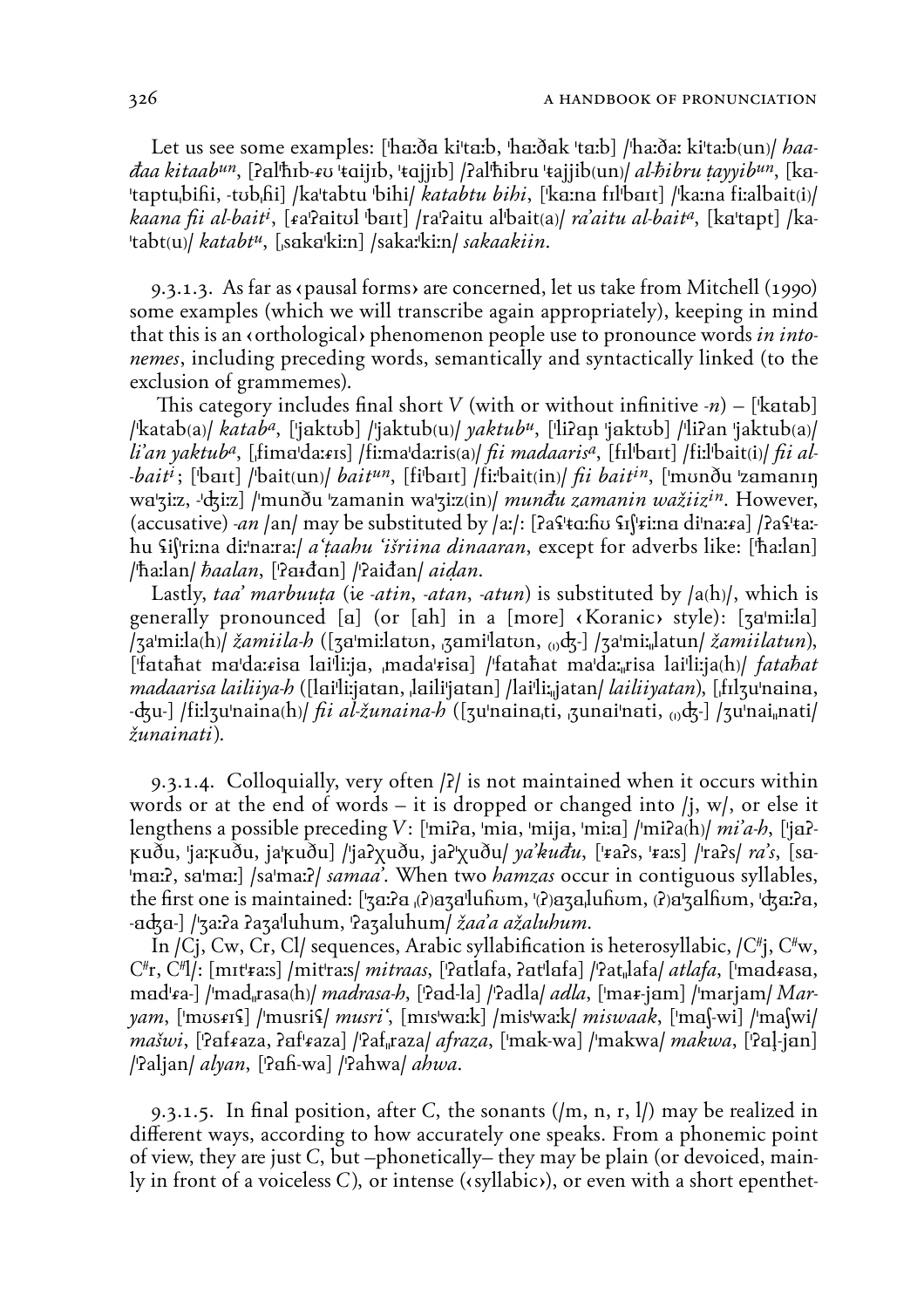ic V (like [1,  $_1$ ]): ['qism, -sm, -sim] /'qism/ *qism*, ['ladn, -dn, -din] /'ladn/ *ladn*, ['fatn, -tn, -tin] /'fatn/ *fatn*, ['dʊĥn, -hn, -ĥn, -ĥin] /'duhn/ *duhn*, ['bade, -dɛ̃, -dɪe] /'badr/ *badr*, ['m+s*x*, -s*x*, -s*x*] /'misr/ *Misr*, ['fatl, -tl, -t+l] /'fatl/ *fatl*, ['*r*at], -t}, -t+l] /'ratl/ *ratl.* 

9.3.1.6. Here are some examples of typical Arabic phonotactics: [ta?bi:n] /ta?- $\theta$  bin/ *ta'biin*, [ma]<sup>[</sup> $\theta$ u:*t*] /ma]<sup>[</sup> $\theta$ u:r/ *ma'tuur*, ['mat\fub] /'mat\fu:b/ *mat'uub*, [<sup>1</sup>] gal] *[*Paθgal] *atgal*, [ˈmadkal] /ˈmadyal] *madkal*, [maðˤεuːε] /maðˈεuːr] *mað uur*, ['tazhu] /'tazhu/ tazhu, ['maszid, -dzid] /'maszid/ masžid, ['mafta] /'mafta/ mašta, [ma['Ruːl] /ma['ʁuːl/ *mašguul*, ['mɑsɛaʕ] /'masraʕ/ *maṣra*´, ['ʔɑđʒaʕa, ʔɑđ'ʒaʕa] /ˈʔađzafa/ adža'a, [Padfafa, Pad'fafa] /Padfafa/ ad'afa, [Pazlama, Paz'lama, -ð-] /Pazlama/ azlama, [mas'zu:n, -dzu:n] /mas'zu:n/ ma'žuun, [mas'ru:f] /mas'ru:f/ ma'ruuf, [?as]mail] /?as]mail/ a maal, [mar] [uil] /mar] [uil] magšuuš, [maqha] /maqha/ maq*ha*, [mal'Paːn] /mal'Paːn/ *mal'aan*, ['jaiPasu, jai'Pasu] /'jai<sub>"</sub>Pasu/ y*ai'asu*, ['Pauĥama, Pau'hama] /Pau<sub>i</sub>hama/ *auhama*.

# **Stress**

9.3.2.1. For words of two or more syllables, we have the patterns given below. It should be kept in mind that  $\langle \xi \rangle$  stands for  $\langle$ light> syllables (/CV/);  $\langle \xi \rangle$  for  $\langle$  heavy ones, ie consisting of  $\langle$  heavy sequences like /VCC, V:C, VVC/, which are located counting *from their syllabic nucleous onwards*, up to the next (belonging to another sequence). Therefore, in this kind of calculation, we do not consider them to be true phono-syllables. In addition,  $\langle \frac{s}{r} \rangle$  indicates a light or heavy syllable –indifferently– with no direct influence on stress assignment. The symbol  $\langle \cdot | \cdot \rangle$ indicates alternative stressing, which is substitutive (certainly not simultaneous – as a matter of fact, one is free to choose either stress pattern from sequences showing both // and  $/$ .

 syll.  $/$ \$\$, \$'\$, '\$\$/, syll. / \$\$\$, \$\$\$, \$\$\$\$, '\$<sub>1</sub>\$\$/, syll.  $/$ <sub>1</sub> $\$ S'SS, \$\$\$'\$, \$\$'\$\$, \$'\$<sub>1</sub>,\$\$,  $\frac{1}{2}$ '\$\$\$\$ syll. /\$<sub>"</sub>\$'\$\$\$, \$\$\$\$'\$, \$\$\$'\$\$, \$\$'\$<sub>"</sub>\$\$, \$<sub>"</sub>\$\$'\$\$, \$<sub>"</sub>\$\$'\$\$!, 

They function as a useful point of reference, for analyses and to find correspondences; in fact, it would not be easy to try to memorize them.

9.3.2.2. The solution to the formulae with variants, to read along columns, provides:

| /\$\$\$, \$'\$\$/;      | /\$\$'\$\$\$, \$'\$\$\$\$/,    | /\$\$\$\$'\$\$, \$\$'\$\$\$\$!, |
|-------------------------|--------------------------------|---------------------------------|
| $/$ SS'SS, 'SSSS/,      | $1$ \$\$'\$\$\$, \$\$\$'\$\$/, | /\$\$\$'\$\$\$, \$\$\$\$'\$\$/, |
| /\$'\$\$\$, \$\$'\$\$/, | /\$\$\$'\$\$, \$'\$\$\$\$/,    | /\$\$\$\$'\$\$, \$\$'\$\$\$\$/, |
| /\$'\$\$\$, '\$\$\$\$/; | /\$\$\$'\$\$, \$'\$\$\$\$/;    | /\$\$\$\$'\$\$, \$\$'\$\$\$\$/. |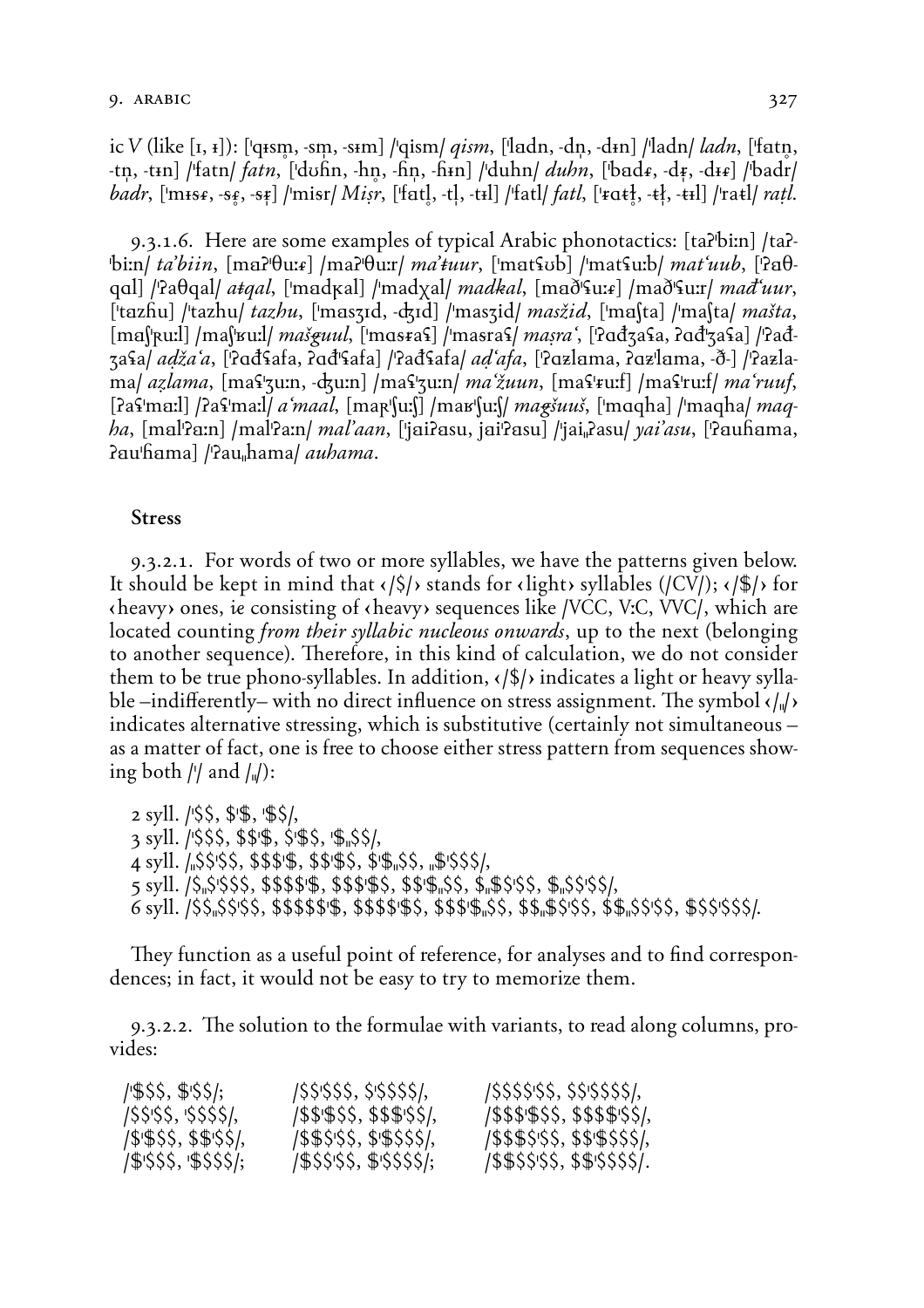In patterns with two possible stressings, the variants may be of two types:  $\langle{Egyp-}$ tian> (Cairo), as: /' $\frac{6}{3}$ ,  $\frac{6}{3}$ ,  $\frac{6}{3}$ ,  $\frac{6}{3}$ ,  $\frac{6}{3}$ ,  $\frac{6}{3}$ ,  $\frac{6}{3}$ ,  $\frac{6}{3}$ ,  $\frac{6}{3}$ , or < literary> (% dialectal, like those of southern Egypt), with the following possibilities: **/"**àà**'**àà**, "**9à**'**àà**/, /**à**"**à**'**ààà**,** *à***"**9à**'**àà**,** 9**"**àà**'**àà**/, /**àà**"**àà**'**àà**,** *àà***"**9à**'**àà**,** *à*9**"**àà**'**àà**/**.

For **/***à*9**"**àà**'**àà**/**, we may find the patterns **/***à***'**9àààà**/**, **/***à*9à**'**ààà**/** as well (which constitute  $\langle$  loftier $\rangle$  stressings, as can be seen in the story in § 9.4.2.1-2).

All the stress patterns we give belong to modern neutral pronunciation. Therefore, one is free to choose, provided certain structural homogeneousness is maintained.

A dialectal peculiarity found in Lebanon (which should not be followed) puts final stress on words ending in /V<sup>#</sup>, VV<sup>#</sup>/ (which, in neutral pronunciation, are not çheavyÇ enough to bear the stress): **('mInHuma, mIn'Huma)** (and **(&mInHu'ma:)**) **/'min"huma:/** *minhumaa˘*

9.3.2.3. Prefixes do not influence the application of the stress rule, in different actual words; nor does the article even when it assimilates completely. But the rule is modified by the dropping of some (vocalic or consonantal) phones, because this changes the syllabic structure, both within words and at their end, before a pause.

As far as secondary stress in polysyllabic words is concerned, it tends to occur on alternate syllables, but preferring the heaviest ones, whenever possible.

Lastly, here are some examples: [*A*a'su:] /ra'su:]/ *rasuul*, [sa'fanz, -ndz] /sa'fanz/ *safan`˚* **(mu'***5***a:sIl) /mu'ra:sil/** *muraasil˚* **(ta'***5***assUl) /ta'rassul/** *tarassul˚* **('***H***A:***†***¢mÄ,** *H***A'***†***¢-) /'***H***a:"***†***ima***[***h***]***/** *'aa«ima-h˚* **(&mutÄ'fÄuw¢***›***, -Äww¢***›***) /muta'fawwi***›***/** *mutafawwiq˚* **(mu-** 'fa: cqqa, mufa' raqa] /mu'fa: raqa(h)/ mufaaraqa-b, ['mad-sa,sa, mad' rasa] /'mad-**"rasa***[***h***]***/** *madrasa-h˚* **('da***R***a&ki) /'daraki:/** *darakii˚* **(&kÄtÄ'bÄHu, 'kÄtÄ&bÄHu) /"kata- 'bahu/** *katabahu*, [mʊkˈtaliˌfa, 'mʊktaˌlifa] / muxˈtalifa(h)/ *muktalifa-h*, [ˌʔaʒaˈluhum, Paza,luhum, Pa'zalhum, -dza-] / Paza'luhum, Pa'zalhum/ *ažaluhum*.

9.3.2.4. We give further useful examples (again completed and retranscribed from Mitchell, 1990), both with  $\langle$  pausal) and  $\langle$  pre-pausal) forms (*c* § 9.3.1.3): [<sup> $\angle$ </sup>*fa***mat**) /'ramat/ *ramat*, [*k*a'mathu] /ra'mathu/ *ramathu*, ['Paħad] /'Paħad/ *aħad*, [ˌPa*h***a'duHUm, 'öa***h***a&duHUm) /"öa***h***a'duhum/** *a∆aduhum˚* **('SÄdda) /'Sadda/** *∞adda˚* **('SÄddÄHu, SÄd'dÄ-) /'Sad"dahu/** *∞addahu˚* **('öa***5d***A) /'öarda:/** *ardaa˚* **(öa***5***'***d***A:Hu) /öar'da:hu/** *ardaahu*, [ka'tapti] /ka'tabti/ *katabti*, [ka'taptifii, katap'tifii] /ka'tab<sub>"</sub>tihi/ *katabtibi***, [?ɪs'tałqɑ] /?is'talqa:/** *istalqaa***, [ˌ?ɪstał'qɑːhu] /?istal'qaːhu/** *istalqaahu***, ['kaːtaˌba,** ka'taba] /'ka:<sub>"</sub>taba:/ *kaatabaa*, [kata'ba:hu] /ka:ta'ba:hu/ *kaatabaahu*, [kata'bata, 'kata<sub>i</sub>bata] / kata'bata:/ *katabataa*, [kata'bata: fiu] /kataba'ta:hu/ *katabataahu*, [ka-'taba<sub>i</sub>ta, 'ka:ta<sub>i</sub>bata] /<sub>ii</sub>ka:'tabata:/ *kaatabataa*, [ˌkataba'ta:hu, ka<sub>i</sub>ta-] /ka:taba'ta:hu/ *kaatabataahu˚* **(&SÄZa'***5***atUn, 'SÄZa&***R***atUn) /"SaZa'ratun/** *∞a`aratun˘*

Here are some more –longer– examples: [*dedwija*'tuhu, *dedwija<sub>t</sub>tuhu] /ad* wija-**'tuhu/** *adwiyatuhu˚* **(mU***R***&tÄbi'***t***AtUn, mU***R***'tÄbi&***t***AtUn) /mur"tabi'***t***atUn/** *murtabi=atun˚* **(&SÄZa'***5***atu&Hu, SÄ'Za***R***a&tuHu) /Sa"Za'ratuhu/** *∞a`aratuhu˚* **(&SÄZa&***R***atu'Huma, &SÄZa'***5***a**tuhuma] /(aʒa<sub>⊮</sub>ratu<sup>|</sup>humaː/ *šažaratuhumaa*, [<sub>1</sub>?adwija'tuhu ma, ?ad'wi-] /?adwija'tu**huma:/** *adwiyatuhumaa*, [mu<sub>i</sub>tazan'niba<sub>i</sub>ton, <sub>i</sub>muta'zanni<sub>i</sub>baton, -dza-] /muta<sub>"</sub>zan-**'nibatun/** *muta`annibatun˚* **(mu&tA***›***A'tilÄtUn, &mutA'***›***Ati&lÄtUn) /muta"***›***a:'tilatun/** mutaqaatilatun.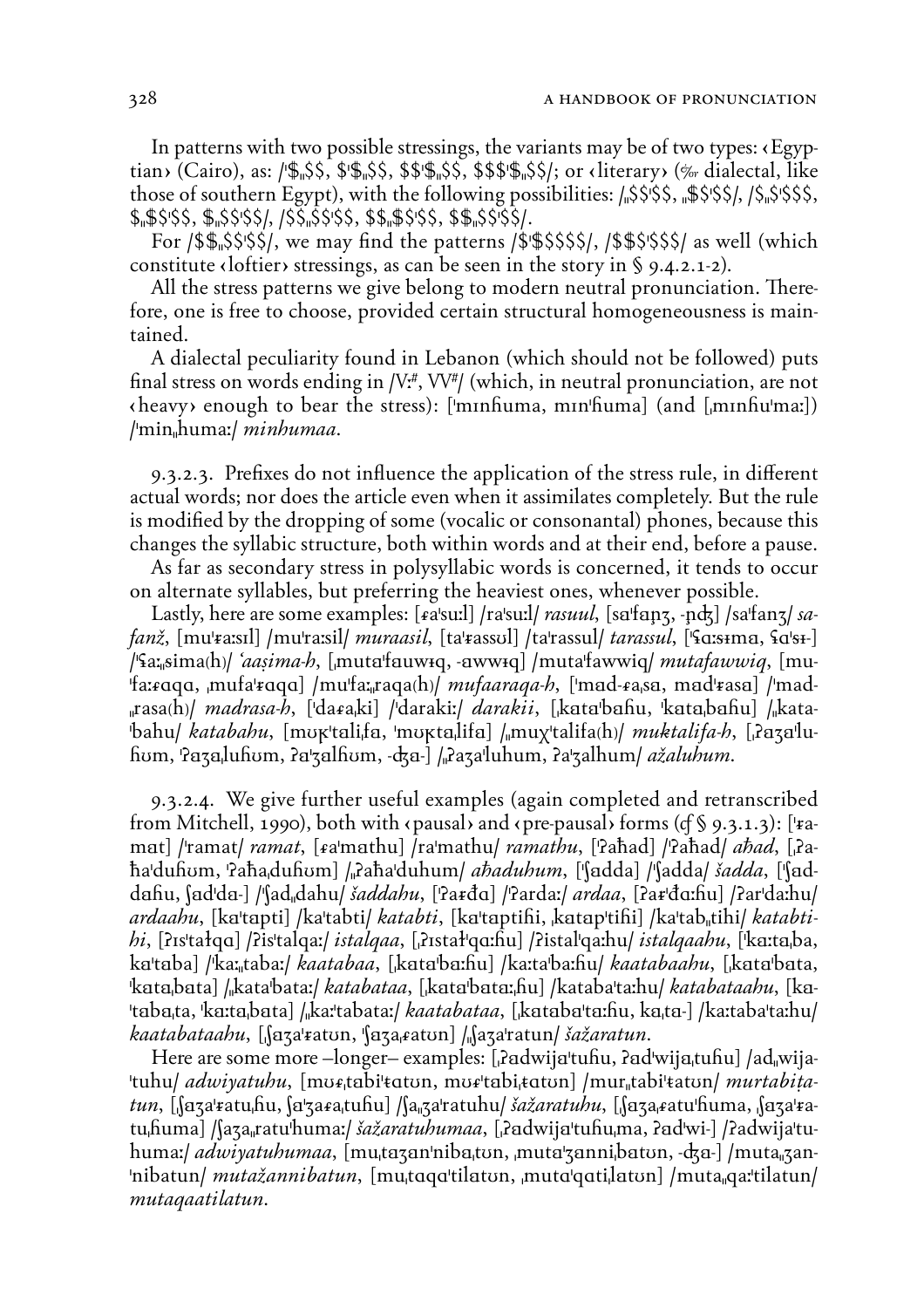# Intonation

9.3.3. fug 9.6 shows the preintonemes and intonemes of modern neutral Arabic. The continuative intoneme is not very different from the suspensive one; therefore, generally, the pause which follows the suspensive type has greater duration. The interrogative intoneme in the Levant is of the rising-falling type,  $[?]$  [ $\cdot$   $\cdot$   $\cdot$ ], instead of that given here. It will be interesting to compare the tonograms (but also the V and C) referring to the four geographic Arabic varieties (cf \  $\mathcal{S}$  9.1.1 – which differ in grammar as well, but most of all in their vocabulary). We will merely give some illustrative examples, for neutral intonation, to be used for comparisons:

 $|J|$ : ['la: 'Pasterf madina'takum.] ([ma'di:natakum.]) /'la: 'Pastrif(u) madi:na'takum./Laa a'rif<sup>u</sup> madiinatakum.

/?/: [¿ˈhal ʔalkiˈtaːb ʒaˈdiːd·] ([dʒa-]) /¿ˈhal ʔalkiˈtaːb(u) ʒaˈdiːd(un)?/ *Hal al-kitaab<sup>u</sup>* žadiid<sup>un?</sup>

/;/: ['jumkin ,?annq'qu:m bi'zaula…] ([bi'dzau-]) /'jumkin(u) ?anna'qu:m(a) bi'zau $a(h)$ ;/ Yumkin<sup>u</sup> an naquum<sup>a</sup> bi-žaula<sup>tin</sup>...

fig 9.6. Arabic preintonemes and intonemes.



### Text

9.4.0. The story *The North Wind and the Sun* follows. According to the Phonetic method we start with the version in Arabic pronunciation of (neutral British) English (the written text is given in  $\S$  2.5.2.0). The Arabic translation follows, in its neutral version.

At the end, as always, there is the version which gives the English pronunciation of Arabic, by neutral British speakers, fluent in Arabic (after prolonged contact with native speakers, but with no help from the phonetic method), who have adequately learned the relative prominences, but who substantially use segmental and suprasegmental elements which are typical of neutral British English (for reference purposes, although, of course, a neutral accent is not so common). Obviously, the same principle is valid for the foreign pronunciations of English, given first.

Speakers of American English could prepare their own version both of the Arabic pronunciation of English and of their pronunciation of Arabic, as an excel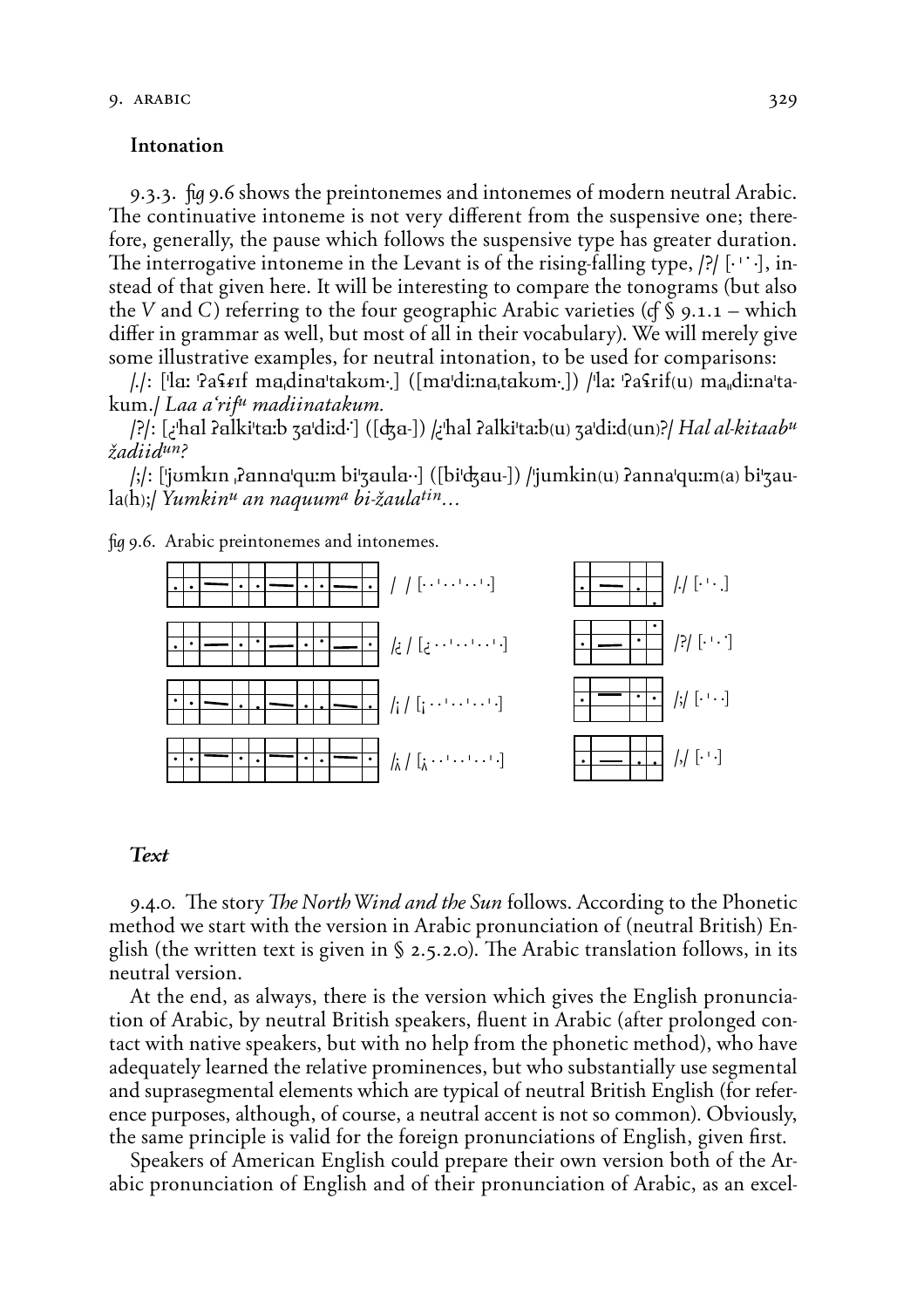lent exercise, by listening to native speakers, best of all after recording them. Of course, speakers of *other languages* could do the same thing. The author would be happy to receive their transcriptions and recordings, both in case of help –should they need it– and to make their contribution known to others (possibly in our website on *canIPA Natural Phonetics* – *Ô* § 0.12).

# Arabic pronunciation (of English)

9.4.1. [de'no*fs* 'wind ?ende'sen werdis' bjutin 'wif wezzest' *fonger*. I wen ?et' *fe***fålå***5***2 'k™:m öå'lø˙k2** ì**'***5***åbt öinå'wø***5***m 'klø:k23**œ**| z™å'g***5***i:d2\ &dåtzå'wån Hu'f™***5***s såk'si:dId2 öIn'm™:kIn dåt'***5***åfålå***5***2 't™:k hIsk'lø:k 'øf22| &SUdbikån'sidå***5***ds "t***5***ø˙gå***5* **&zåndi'åzå***5***23||**

**'d™n2 då'nø***;5***s 'wInd2 'blu:2 öåz'Hå***5***d2 öåzHi'kUd23| &båtdå'mø***5* **HIb'lu:22| zå'mø***5* **'klø:sli2 &dIdzåt'***5***åfålå***5***2\ 'fø:ld HIsk'lø:k å'***5***åUndHIm23|** ì**&öåndåt'lÄ{:}st2**œ**\ zå'nø***5***s 'wInd2 'g™:f 'öåb** die'temt.|| *den.* **de'sen 'fon '?aut.** *dwormli.**dendi'mi:djetli:* **det'refeler 'tuk '?of.** *i***his'klo:k.||** *i* **end'so:** *i* **ze'no***fs* **'wind' wezeb'leizd tukem'fes-| zetde'sen. wosdest'***f* **ongå***5***23** ì**&öåfzå'tu:23**œ**||**

**¿&didju'låIk21 ¿dås'tø:***5***i2| ¿&duju'wøn tå'Hi***5***It öå'g™n21|||)**

# Arabic text

9.4.2. This passage highlights the fact that the emodern classical Arabic language is a rather artificial concept. In fact, the currently unwritten short *V* have very fluctuating realizations, due to both their presence or absence and to their timbres (themselves) (*/i, a, u/*). As the number of recordings (of different speakers) increases, the number of variations also increases (even for stressing and orthology, *ie* the use of intonemes and pauses).

9.4.3. *Kaanat rii∆u al-∞amaali tata`aadalu wa al-∞amsu fii ayyin minhumaa kaanat aqwaa min al-uÆraa, wa iÉ bi-musaafirin ya=la'u mutala''an bi-'abaa'atin samiikatin. Fa ittafaqataa 'alaa i'tibaari al-saabiqi fii i`baari al-musaafiri 'alaa Æal'i 'abaa'atihi al-aqwaa.*

*'a«afat rii∆u al-∞amaali bi-aq«aa maa ista=aa'at min quuwatin. Wa laakin kullumaa izdaada al`asf<sup>u</sup>, izdaada al-musaafir<sup>u</sup> tada*#uran bi-ʿabaa'atih<sup>i</sup>, ilaa an usqiṭa *fii yadi al-rii∆ fataÆallat 'an mu∆aawalatihaa. Ba'da'iÉin sa=a'ati al-∞amsu bi-dif'ihaa, famaakaana min al-musaafiri illaa an Æala'a 'abaa'atahu 'alaa al-tauu. Wa hakaÉaa iƒ=arrat rii∆u al-∞amaali ilaa al-i'tiraafi bi-anna al-∞amsa kaanat hiya al-aqwaa.*

*Hal kaanat al-qissatu žamiila? Hal turiid<sup>u</sup> an nuraddidahaa?* 

9.4.4. ['ka:nat·'ri:ħʊʃ ʃa'maːl(i)· tata'za:da,lu waʃ'ʃams(u)· | fi'ʔaij(ɪn) 'mɪnɦuˌma·<sup>1</sup>|  $\frac{1}{2}$ **ka:nat '**?aqwa·<sub>*I</sub>mIn?al*<sup>?</sup>uk*fa*·*l* wa'?*i*ð bimu'sa:fI*f*(In)·*l* |'jatta<sup>2</sup><sub>4</sub>'muta'laffI<sub>1</sub>\$am·<sub>1</sub>bI-</sub>